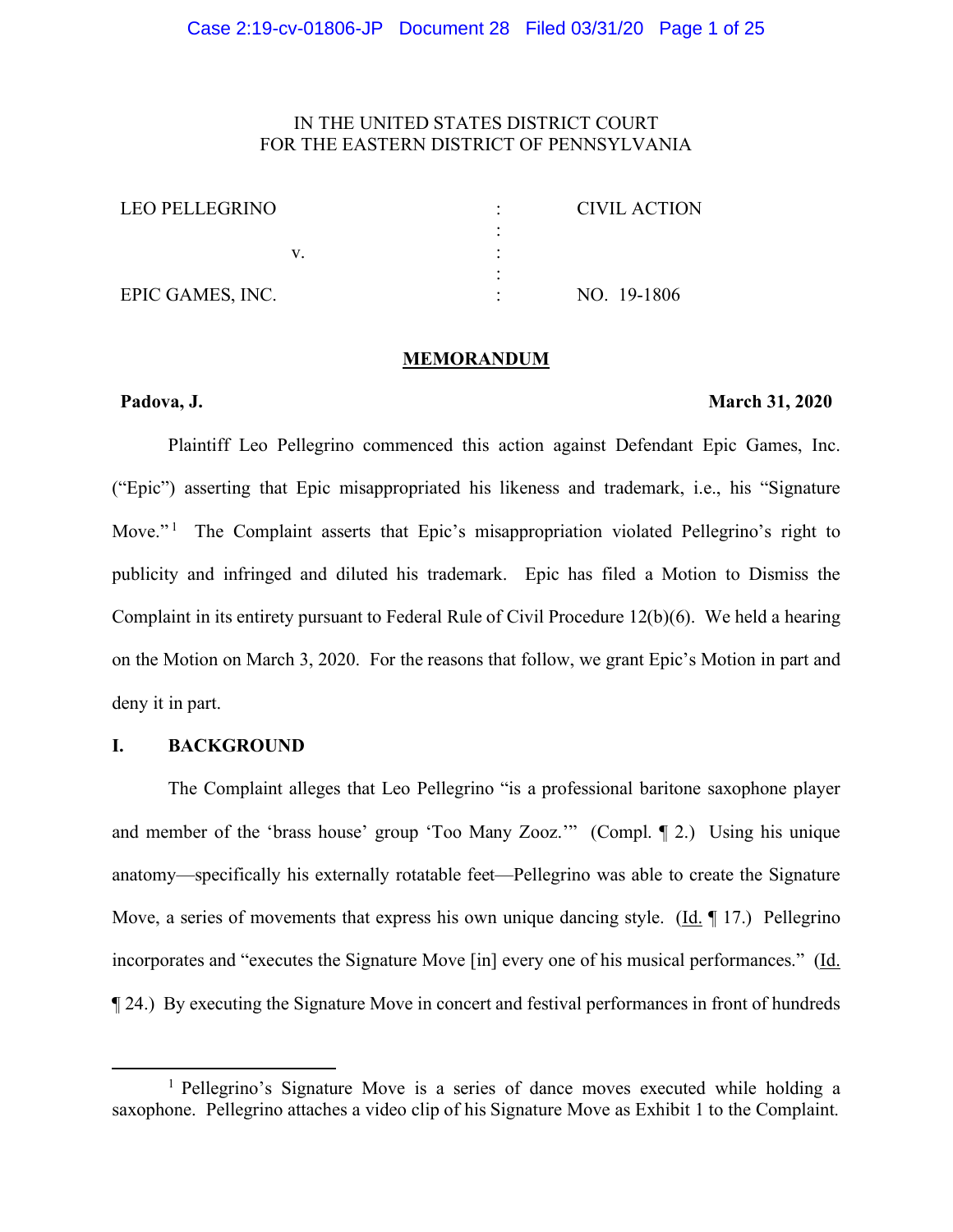#### Case 2:19-cv-01806-JP Document 28 Filed 03/31/20 Page 2 of 25

of thousands of people and in online videos with millions of views, his Signature Move has grown in popularity and has become inextricably linked to his identity. (Id. ¶¶ 3, 24.)

Epic Games, Inc. is a video game developer who created the game "Fortnite Battle Royale." (Id. ¶¶ 10, 28.) Fortnite was released in September 2017 and since then has become one of the most popular video games ever.  $(\underline{Id}, \P 7)$  In fact, because of Fortnite's success, Epic's value has grown from approximately \$825 million to approximately \$15 billion. (Id.  $\parallel$  38.) Fortnite is a battle royale video game, a "genre that blends the survival, exploration and scavenging elements of a survival game with last-man-standing gameplay." (Id. ¶ 28.) In this format, "up to 100 players, alone, in pairs or in groups, compete to be the last player or group alive" by using weapons and other forms of violence to eliminate other players. (Id. ¶ 29.)

Epic does not charge players money to purchase Fortnite; instead, players can download and play Fortnite for free. (Id. ¶ 30.) Fortnite generates revenue using its in-game electronic storefront where it sells virtual content that players can use while playing Fortnite. (Id.) This buyable virtual content includes customizations for the Fortnite digital avatars like "'emotes'" that enable the Fortnite avatars to perform dances or movements. (Id.)

Epic creates these "emotes by copying and coding dances and movements directly from popular videos, movies, and television shows without consent." (Id. ¶ 34.) Emotes are popular among players because emotes allow players to personalize their Fortnite experience. (Id. ¶ 33.) Emotes have become popular even outside of Fortnite. (Id.) For example, professional athletes perform celebrations based on Fortnite emotes and other people post social media videos of themselves executing the emotes.  $(\underline{Id})$ 

One of these emotes, the "'Phone It In'" emote, "is identical to Pellegrino's Signature Move."  $(\underline{Id}, \P 41)$  The name "'Phone It In'" is a reference "to Pellegrino's appearance in a Google

2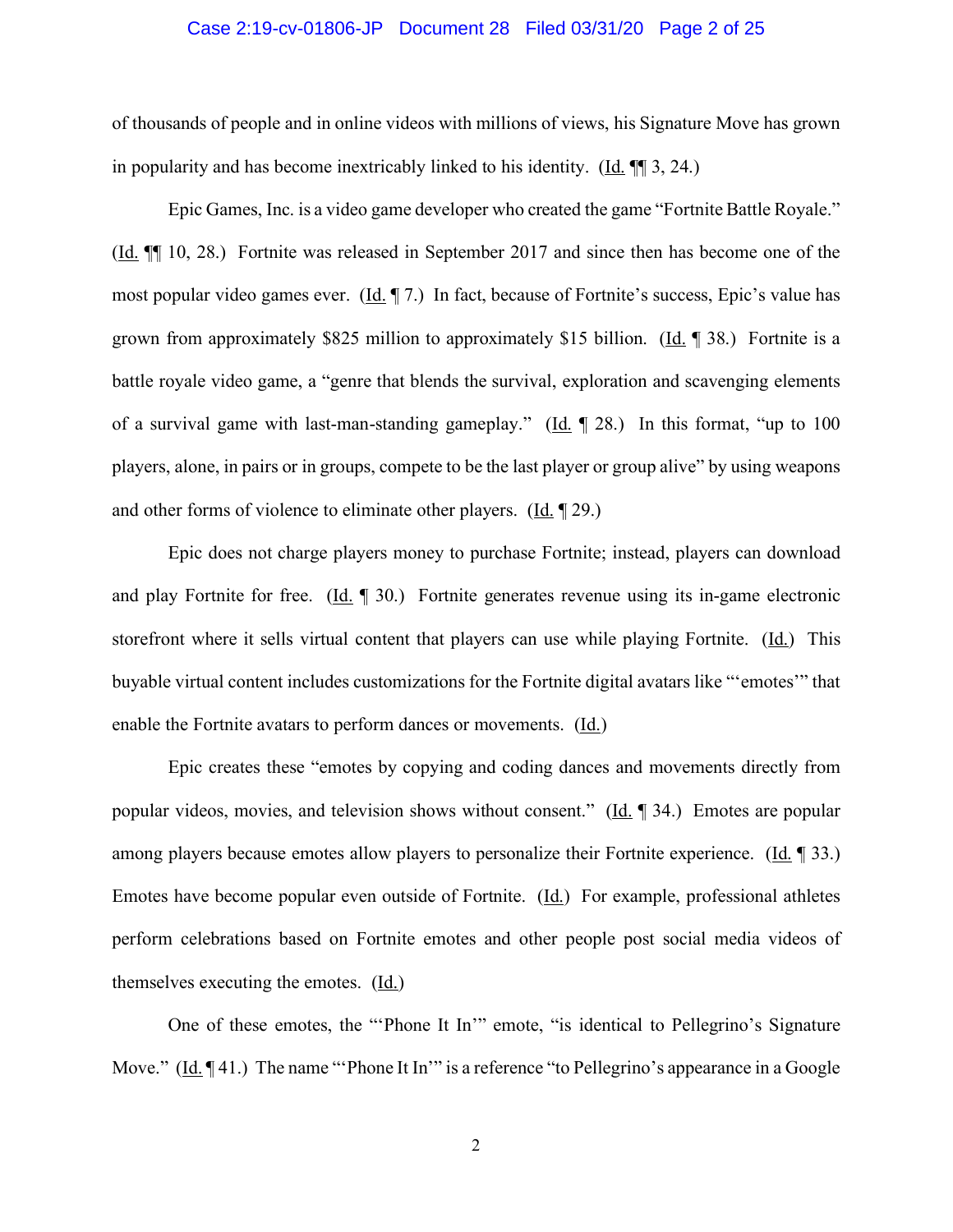#### Case 2:19-cv-01806-JP Document 28 Filed 03/31/20 Page 3 of 25

Pixel 2 phone commercial in 2017." (Id. ¶ 5.) Without Pellegrino's consent, Epic sells the Phone It In emote for 800 V-Bucks (Fortnite's virtual currency), which is worth approximately \$8. (Id. ¶¶ 30, 40.) Once a player buys this emote and equips his or her avatar with it, "the player's avatar can execute the Signature Move during Fortnite gameplay." (Id. ¶ 41.) Many Fortnite players worldwide immediately recognized the Phone It In emote in Fortnite as Pellegrino's Signature Move. (Id.) Epic thus uses Pellegrino's Signature Move embodied in the Phone It In emote to create the false impression that Pellegrino is endorsing the game. (Id. ¶ 47.) Other players, however, have the false impression that the Phone It In emote was Epic's original creation because Epic does not credit Pellegrino as the Signature Move's creator and owner. (Id. ¶¶ 41, 47.)

The Complaint asserts eight causes of action under state and federal law. The first cause of action asserts a claim for unauthorized use of Pellegrino's name or likeness in violation of 42 Pa. Cons. Stat. Ann. § 8316. (Id. ¶ 50-60.) The second cause of action asserts a claim for misappropriation of publicity under Pennsylvania common law. (Id. ¶¶ 61-71.) The third cause of action asserts a claim for invasion of privacy by misappropriation of identity under Pennsylvania common law.  $(Id. \P \P \ 72-74.)$  The fourth cause of action asserts a claim for unjust enrichment under Pennsylvania common law for using Pellegrino's likeness and trademark. (Id. ¶¶ 75-77.) The fifth cause of action asserts a claim for unfair competition under Pennsylvania common law for using Pellegrino's likeness and trademark. (Id. ¶ 78-83.) The sixth cause of action asserts a claim for trademark infringement under the Lanham Act, 15 U.S.C. § 1125(a). (Id. ¶¶ 84-92.) The seventh cause of action asserts a claim for trademark infringement under Pennsylvania common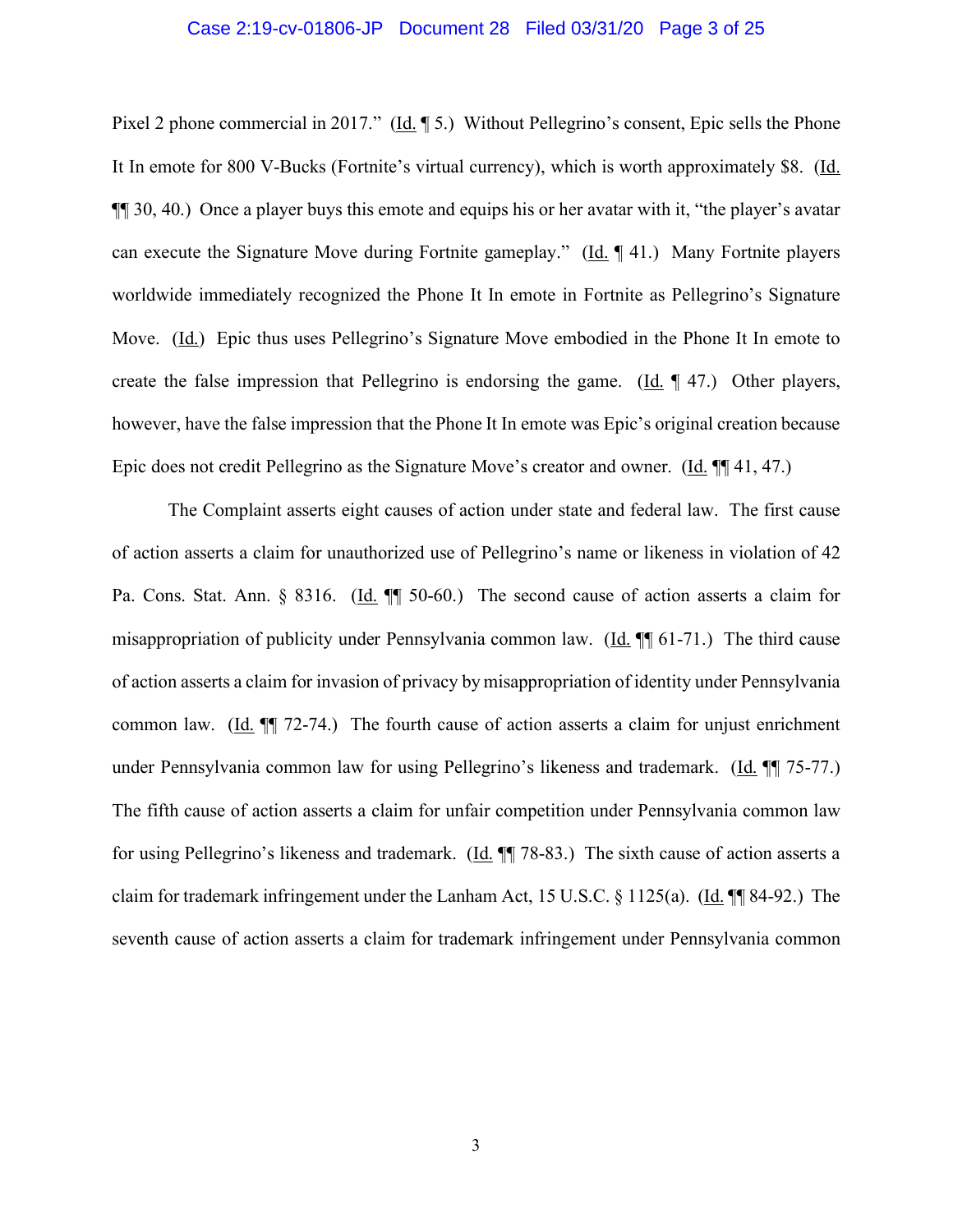law. (Id. ¶¶ 93-100.) The eighth cause of action asserts a claim for trademark dilution under the Lanham Act, 15 U.S.C. § 1125(c). (Id. ¶¶ 101-108.)<sup>2</sup>

# **II. LEGAL STANDARD**

l

When deciding a motion to dismiss pursuant to Rule 12(b)(6), we "consider only the complaint, exhibits attached to the complaint, [and] matters of public record, as well as undisputedly authentic documents if the complainant's claims are based upon these documents." Mayer v. Belichick, 605 F.3d 223, 230 (3d Cir. 2010) (citing Pension Benefit Guar. Corp. v. White Consol. Indus., Inc., 998 F.2d 1192, 1196 (3d Cir. 1993)). We take the factual allegations of the complaint as true and "construe the complaint in the light most favorable to the plaintiff." DelRio-Mocci v. Connolly Props., Inc., 672 F.3d 241, 245 (3d Cir. 2012) (citing Warren Gen. Hosp. v. Amgen, Inc., 643 F.3d 77, 84 (3d Cir. 2011)). Legal conclusions, however, receive no deference, as we are "'not bound to accept as true a legal conclusion couched as a factual allegation.'" Wood v. Moss, 572 U.S. 744, 755 n.5 (2014) (quoting Ashcroft v. Iqbal, 556 U.S. 662, 678 (2009)).

A plaintiff's pleading obligation is to set forth "a short and plain statement of the claim," Fed. R. Civ. P. 8(a)(2), which gives the defendant "'fair notice of what the ... claim is and the grounds upon which it rests.'" Bell Atl. Corp. v. Twombly, 550 U.S. 544, 555 (2007) (alteration in original) (quoting Conley v. Gibson, 355 U.S. 41, 47 (1957)). The complaint must contain "'sufficient factual matter to show that the claim is facially plausible,' thus enabling 'the court to draw the reasonable inference that the defendant is liable for [the] misconduct alleged.'" Warren Gen. Hosp., 643 F.3d at 84 (quoting Fowler v. UPMC Shadyside, 578 F.3d 203, 210 (3d Cir. 2009)). "The plausibility standard is not akin to a 'probability requirement,' but it asks for more

 $2$  For ease of reference, we will refer to each "cause of action" as a "Count." For example, the first cause of action will be "Count I."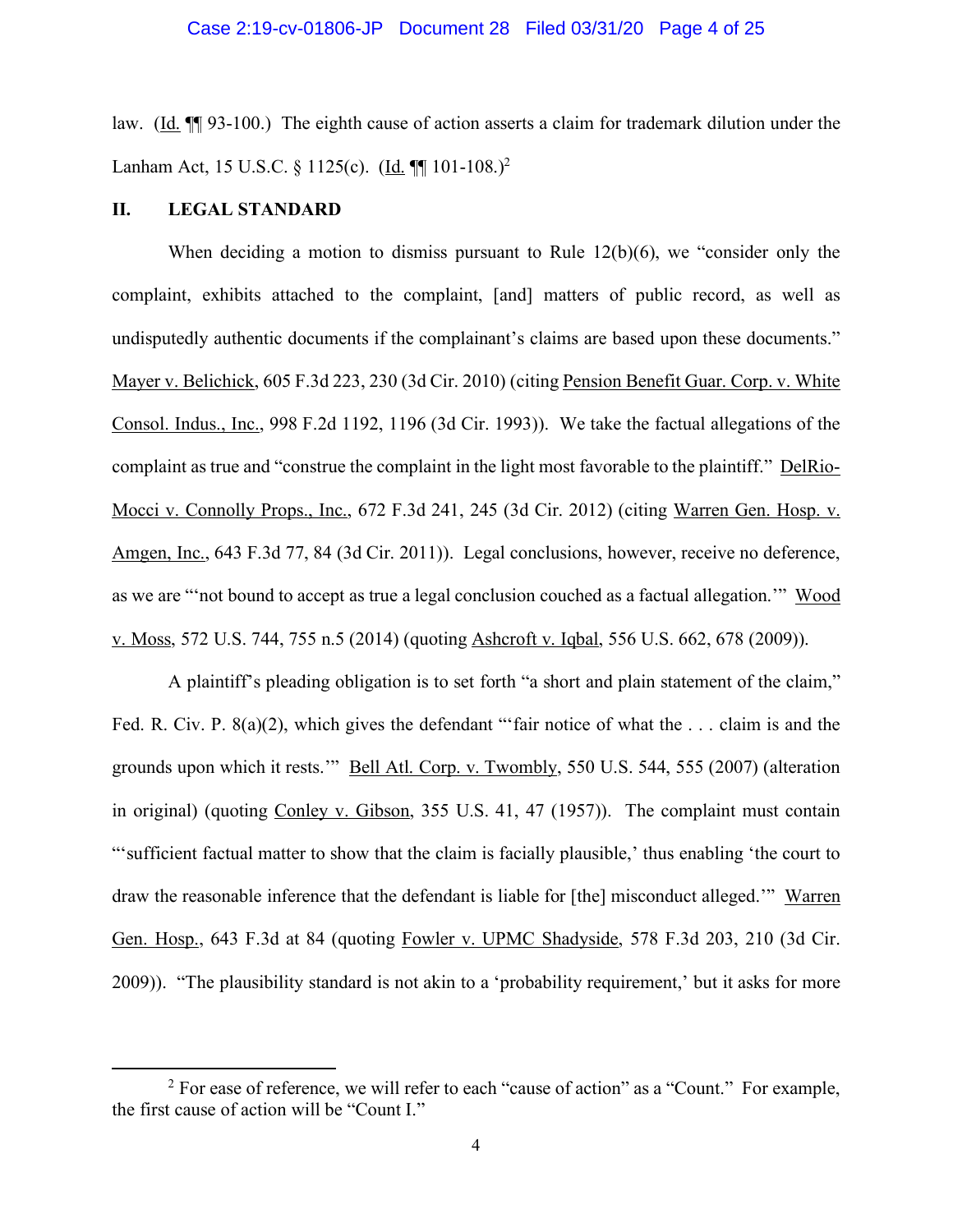#### Case 2:19-cv-01806-JP Document 28 Filed 03/31/20 Page 5 of 25

than a sheer possibility that a defendant has acted unlawfully." Igbal, 556 U.S. at 678 (citing Twombly, 550 U.S. at 556). In the end, we will grant a motion to dismiss brought pursuant to Rule 12(b)(6) if the factual allegations in the complaint are not sufficient "'to raise a right to relief above the speculative level.'" W. Run Student Hous. Assocs., LLC v. Huntington Nat'l Bank, 712 F.3d 165, 169 (3d Cir. 2013) (quoting Twombly, 550 U.S. at 555) (add'l citation omitted).

#### **III. DISCUSSION**

Epic argues in its Motion that: (1) Counts I-III must be dismissed because the First Amendment protects Fortnite as an expressive work; (2) Counts IV-V must be dismissed because the Complaint fails to allege the essential elements of these claims; (3) Count VI is barred by the Supreme Court of the United States decision in Dastar Corporation. v. Twentieth Century Fox Film Corporation, 539 U.S. 23 (2003); (4) Count VII must be dismissed because it is preempted by the Copyright Act; and (5) Count VIII must be dismissed because the Complaint fails to allege an essential element of the claim.

#### A. Right of Publicity and Privacy Claims (Counts I-III)

Pellegrino's right of publicity and privacy claims assert that Epic, by using Pellegrino's Signature Move in Fortnite, has misappropriated his likeness. Epic has moved to dismiss these claims on First Amendment grounds. As a preliminary matter, because Fortnite is a video game, the First Amendment protects it as an expressive work. See Hart v. Elec. Arts, Inc., 717 F.3d 141, 148 (3d Cir. 2013) ("[V]ideo games are protected as expressive speech under the First Amendment." (citing Brown v. Entm't Merchants Ass'n, 564 U.S. 786, 789 (2011))). Where a plaintiff alleges that an expressive work violates his right of publicity and privacy, we must determine whether the First Amendment protections afforded to the expressive work outweigh the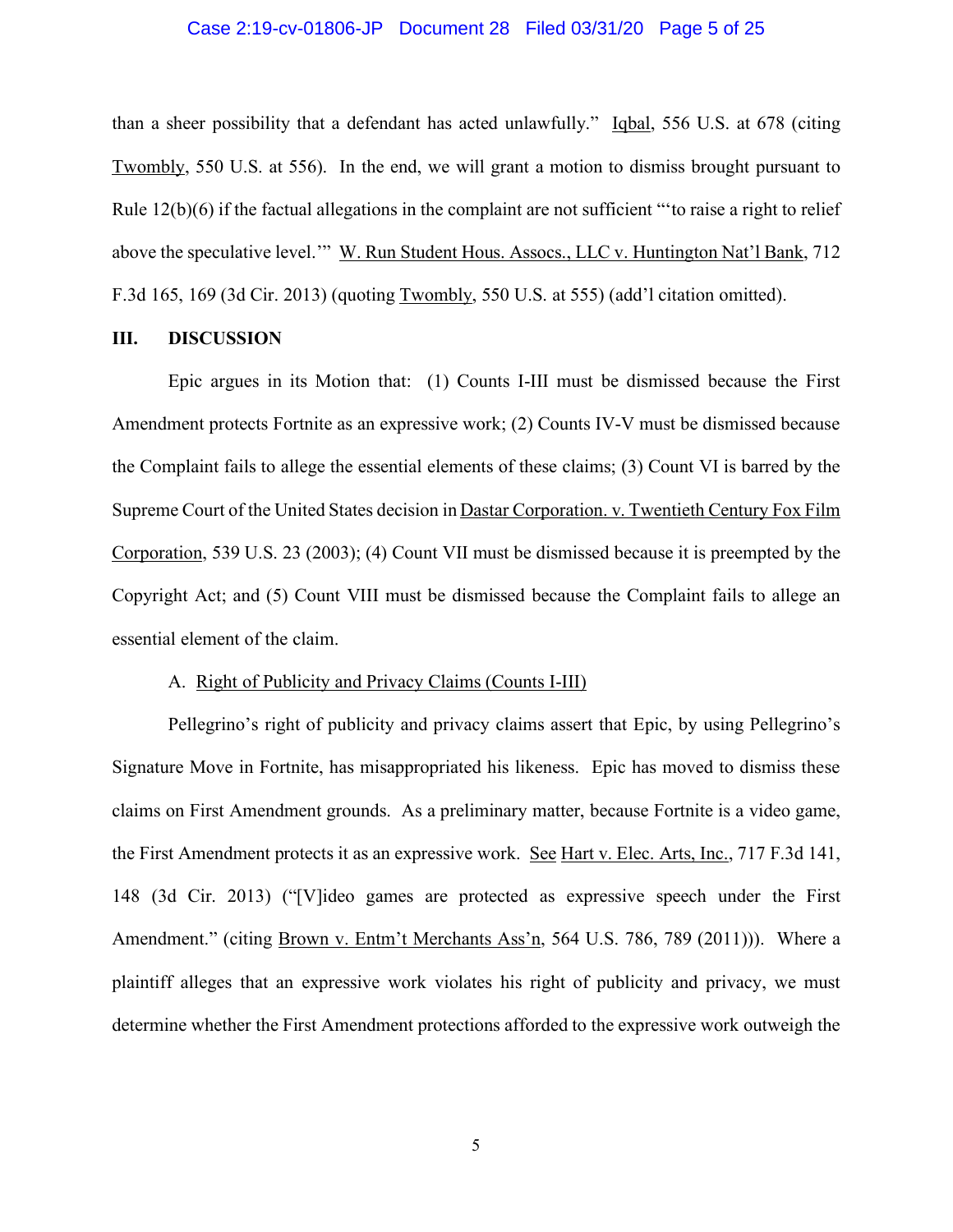#### Case 2:19-cv-01806-JP Document 28 Filed 03/31/20 Page 6 of 25

plaintiff's publicity and privacy rights. See id. at 148-49. If they do, we must dismiss the plaintiff's publicity and privacy claims. See id. at 149-50.

In Hart v. Electronic Arts, Incorporated, the United States Court of Appeals for the Third Circuit directed that, in balancing First Amendment protections against publicity and privacy rights, we are to utilize the Transformative Use Test.  $\underline{Id}$  at 165 (concluding that "the Transformative Use Test is the proper analytical framework to apply to cases" balancing the First Amendment and publicity rights). Under the Transformative Use Test, the First Amendment protections enjoyed by an expressive work will outweigh a celebrity plaintiff's interests in his likeness if "'the product containing [the] celebrity's likeness is so transformed that it has become primarily the defendant's own expression rather than the celebrity's likeness.'" Id. at 160 (emphasis omitted) (quoting Comedy III Prods., Inc. v. Gary Saderup, Inc., 21 P.3d 797, 809 (Cal. 2001)).

The Third Circuit applied the Transformative Use Test in Hart under circumstances similar to those in the case at hand. In Hart, a college football player, Ryan Hart, brought suit against the video game developer Electronic Arts ("EA") for violating his right of publicity by using his likeness in EA's NCAA Football series of videogames. Id. at 147. At issue was whether EA's use of Hart's likeness on a digital avatar in NCAA Football was sufficiently transformative such that the First Amendment barred Hart's right of publicity claim. Id. at 165. To make this determination, the Third Circuit conducted two central inquiries. It first considered whether Hart's "identity" was sufficiently transformed and defined "identity" as encompassing both Hart's appearance and his biographical information. Id. at 165-66. The Third Circuit thus analyzed how closely the digital avatar in NCAA Football embodying Hart's likeness "resemble[d] the genuine article." Id.; see also Mitchell v. Cartoon Network, Inc., Civ. A. No. 15-5668, 2015 WL 12839135,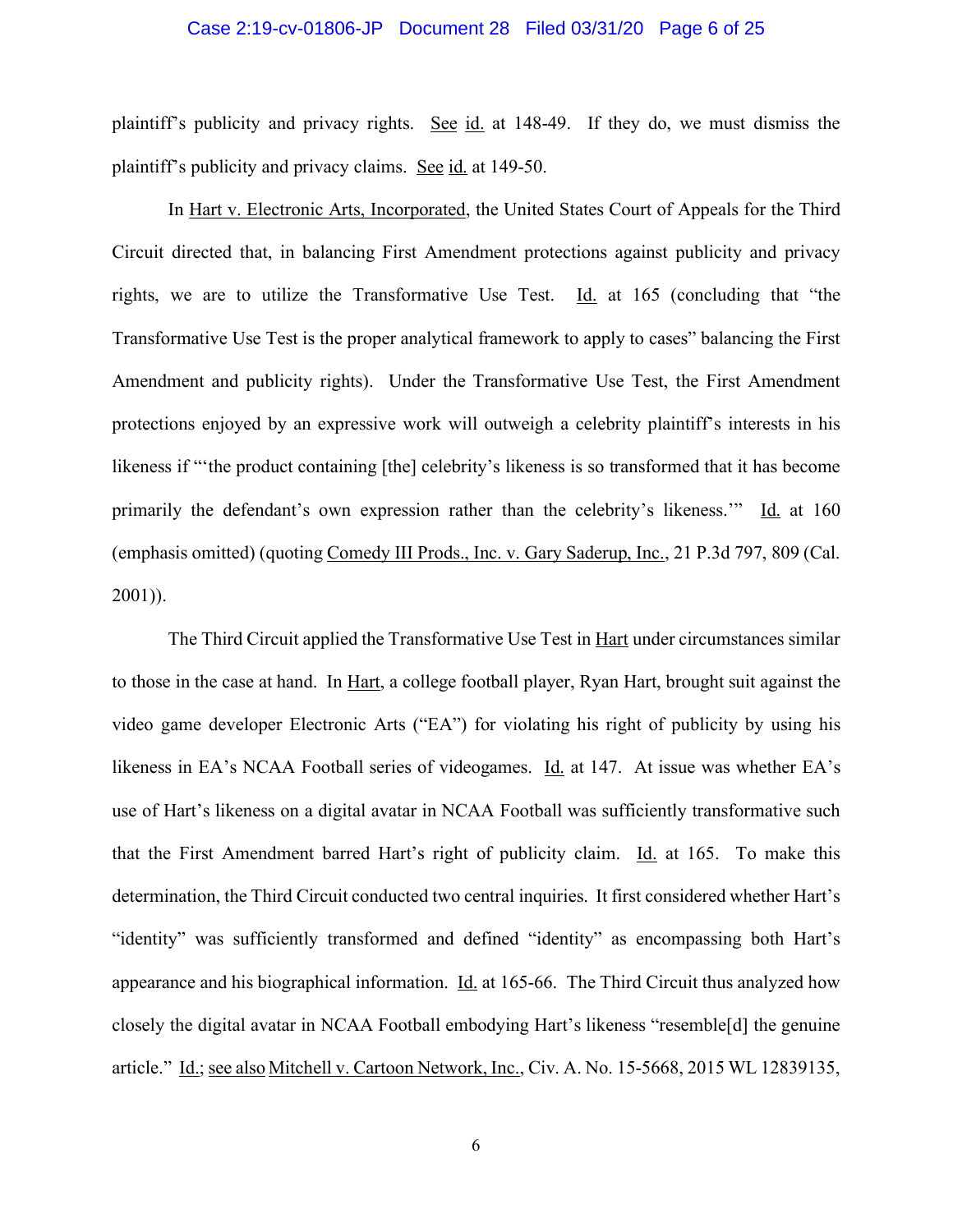#### Case 2:19-cv-01806-JP Document 28 Filed 03/31/20 Page 7 of 25

at \*5 (D.N.J. Nov. 20, 2015) (comparing appearances of a television character and the plaintiff to determine whether the defendant's use of the plaintiff's likeness was transformative); see also Kirby v. Sega of Am., Inc., 50 Cal. Rptr. 3d 607, 616 (Cal. Ct. App. 2006) (comparing appearances of a video game avatar and the plaintiff to determine whether the defendant's use of the plaintiff's likeness was transformative). The court then considered the manner in which Hart's identity was "incorporated into and transformed by" the expressive work. Hart, 717 F.3d at 166 (quotation omitted). Specifically, the Third Circuit looked at "the context within which the digital avatar exist[ed]," and asked whether the digital avatar that was alleged to possess Hart's likeness, did in the game what Hart did in real life. Id.; see also Mitchell, 2015 WL 12839135, at \*5 (concluding that the defendant's use of the plaintiff's likeness was sufficiently transformative where the defendant's television character did not do "exactly what [the] [p]laintiff [did] in real life").

In the instant case, Epic argues that its use of Pellegrino's likeness in Fortnite (allowing Fortnite avatars to be equipped with the Signature Move a.k.a. the Phone It In emote)<sup>3</sup> is so transformative that the likeness has become primarily Epic's own expression rather than Pellegrino's likeness. Applying the test as articulated in <u>Hart</u>, we observe that the Complaint does not allege that the Fortnite avatars equipped with the Phone It In emote, i.e., Pellegrino's likeness, share Pellegrino's appearance or biographical information. Indeed, the Complaint contains a picture of a Fortnite avatar equipped with the Phone It In emote, and the avatar does not bear a strong resemblance to Pellegrino. (See Compl. ¶ 4 & Ex. 1.) The Complaint also alleges that Fortnite players can customize their avatars with "new characters" and a variety of emotes mimicking celebrities other than Pellegrino. (Id. ¶ 30, 35.) The Complaint further alleges that

l

<sup>&</sup>lt;sup>3</sup> The Complaint alleges that the "'Phone It In' emote is identical to Pellegrino's Signature Move." (Compl. ¶ 41.)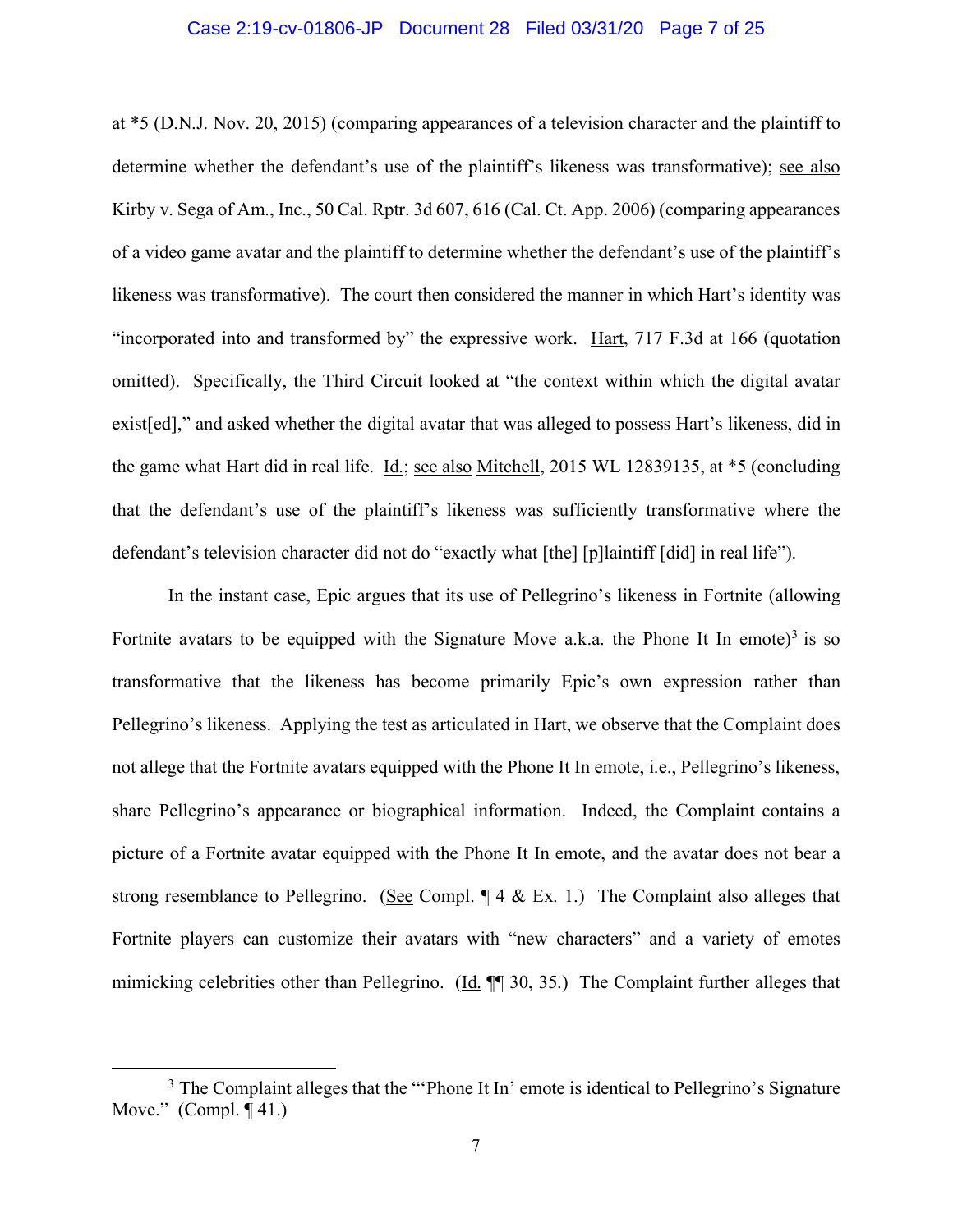### Case 2:19-cv-01806-JP Document 28 Filed 03/31/20 Page 8 of 25

the avatars fight in a battle royale and can execute emotes like Phone It In "while in the Fortnite Universe," amidst "us[ing] weapons and violence to eliminate the competition" (id.  $\P$ [4, 29), whereas Pellegrino is alleged to be a musical performer who executes his Signature Move at musical performances (see id. ¶¶ 18-24). These allegations establish that the avatars in Fortnite do not share Pellegrino's identity nor do what Pellegrino does in real life. We therefore conclude that Epic's use of Pellegrino's likeness is sufficiently transformative under the Transformative Use Test to provide it with First Amendment protections that are not outweighed by Pellegrino's interests in his likeness. Accordingly, we grant Epic's Motion to Dismiss as to Pellegrino's right to publicity and privacy claims asserted in Counts I-III, concluding that the First Amendment bars these claims.

#### B. Unjust Enrichment (Count IV)

Pellegrino's unjust enrichment claim asserts that Epic, by using Pellegrino's Signature Move in Fortnite, has been "unjustly enriched to the substantial detriment of Pellegrino." (Compl. ¶ 76.) Epic has moved to dismiss Pellegrino's unjust enrichment for failing to state a claim upon which relief can be granted. To plead a claim for unjust enrichment under Pennsylvania law, "a [complaint] must allege facts sufficient to establish 'benefits conferred on defendant by plaintiff, appreciation of such benefits by defendant, and acceptance and retention of such benefits under such circumstances that it would be inequitable for defendant to retain the benefit without payment of value.'" Boring v. Google Inc., 362 F. App'x 273, 281 (3d Cir. 2010) (quoting Lackner v. Glosser, 892 A.2d 21, 34 (Pa. Super. Ct. 2006)).

Epic argues that the Complaint does not plausibly allege an unjust enrichment claim because it does not contain allegations of a relationship between the parties that can be construed as contractual, i.e., that there were benefits conferred on defendant *by plaintiff*. As Epic contends,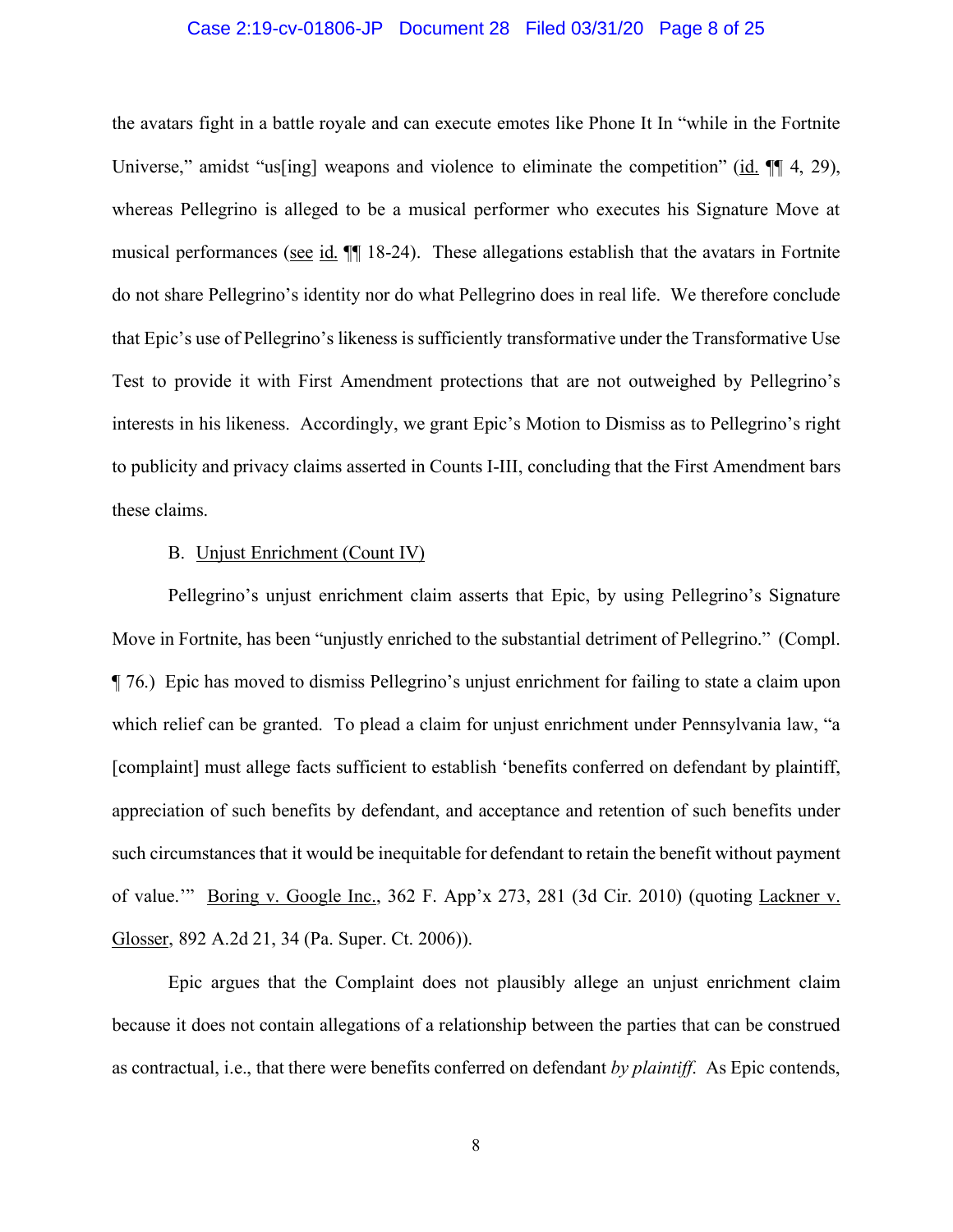### Case 2:19-cv-01806-JP Document 28 Filed 03/31/20 Page 9 of 25

to plausibly allege an unjust enrichment claim, the Complaint must allege not just that Epic received a benefit unjustly, or that a benefit was unjustly conferred on Epic; rather, it must allege that *Pellegrino* directly conferred a benefit on Epic. See Gabriel v. Giant Eagle, Inc., 124 F. Supp. 3d 550, 568 (W.D. Pa. 2015) (emphasizing that "'benefits conferred on defendant'" must be made "by Plaintiff" (quoting Sovereign Bank v. BJ's Wholesale Club, Inc., 533 F.3d 162, 180 (3d Cir.  $(2008)$ )). "Plaintiff's actions are core to the cause of action." Id. at 569. Indeed, the doctrine of unjust enrichment "'does not apply simply because the defendant may have benefitted as a result of the actions of the Plaintiff.'" Id. (quoting Ne. Fence & Iron Works, Inc. v. Murphy Quigley Co., 933 A.2d 664, 668-69 (2007)).

Here, the Complaint alleges that Epic "misappropriate<sup>[d]</sup> Pellegrino's likeness and the Signature Move" and that Pellegrino "d[id] not consent to or approve Epic's use of his likeness and the Signature Move for the Phone It In emote." (Compl. ¶¶ 47-48.) Because Pellegrino alleges that Epic misappropriated his likeness without his permission, Pellegrino cannot have conferred anything on Epic. Accord Hart v. Elec. Arts, Inc., 740 F. Supp. 2d 658, 670 (D.N.J. 2010) ("[B]ecause Plaintiff alleges in his . . . Complaint that Defendant did not seek his permission before using his likeness . . . , Plaintiff clearly did not confer any benefit upon Defendant."). Indeed, "[t]he entire thrust of [Pellegrino's] allegations is that [Epic] *took* something from [Pellegrino] without [his] consent, and should be held liable for having done so. There is, therefore, no basis for applying a quasi-contractual remedy [for unjust enrichment]." Boring v. Google, Inc., 598 F. Supp. 2d 695, 703 (W.D. Pa. 2009), aff'd in part, rev'd in part on other grounds, 362 F. App'x 273 (3d Cir. 2010). We therefore conclude that the Complaint fails to state a claim for unjust enrichment upon which relief can be granted. Accordingly, we grant Epic's Motion to Dismiss as to Pellegrino's unjust enrichment claim in Count IV.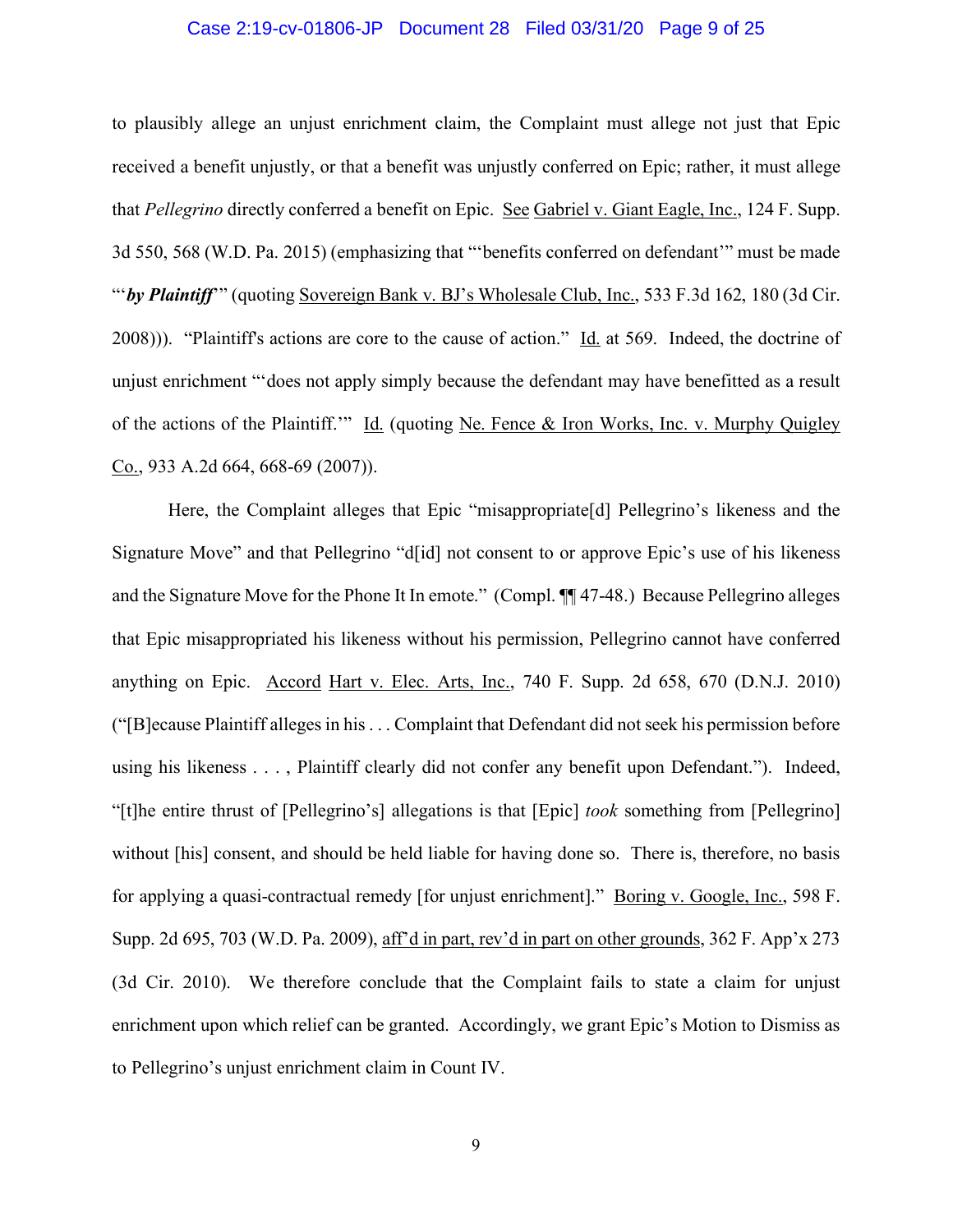### C. Unfair Competition (Count V)

Pellegrino's unfair competition claim asserts that Epic, by using Pellegrino's Signature Move in Fortnite, has misappropriated his likeness and trademark. Epic has moved to dismiss Pellegrino's unfair competition claim for failing to state a claim upon which relief can be granted. To plead a claim for unfair competition under Pennsylvania common law, "a [complaint] must allege that [the plaintiff] is in competition with the defendant—that is, that the plaintiff and the defendant 'supply similar goods or services.'" Am. Bd. of Internal Med. v. Von Muller, Civ. A. No. 10-2680, 2011 WL 857337, at \*11 (E.D. Pa. Mar. 10, 2011) (quoting Giordano v. Claudio, 714 F. Supp. 2d 508, 523 (E.D. Pa. 2010)), aff'd, 540 F. App'x 103 (3d Cir. 2013).

Epic argues that Pellegrino's unfair competition claim should be dismissed because the Complaint does not allege that Epic and Pellegrino are in competition, i.e., that they supply similar goods or services. Specifically, Epic maintains that the Complaint alleges that Epic is a video game publisher and that Pellegrino is a saxophone player, and thus, the parties supply different goods. Indeed, the Complaint alleges that Pellegrino is a saxophone player, a member of "two brass-based musical groups" and performs music at musical performances. (Compl. ¶¶ 15-24.) In contrast, the Complaint alleges that Epic develops and sells video games. (Id. ¶¶ 26-28.) Based on these allegations, it is plain that the parties do not supply similar goods or services. Pellegrino nevertheless maintains that the parties are competitors "in the field of selling dance performances" because Epic sells emotes that are "virtual dance performances." (See Pl.'s Opp. Mem. at 32-33.) Pellegrino, however, provides no case law, and we are aware of no case law, that would support such a broad construction of "competitor." We therefore conclude that the Complaint does not plausibly allege that Epic and Pellegrino are competitors and thus, fails to state a claim for unfair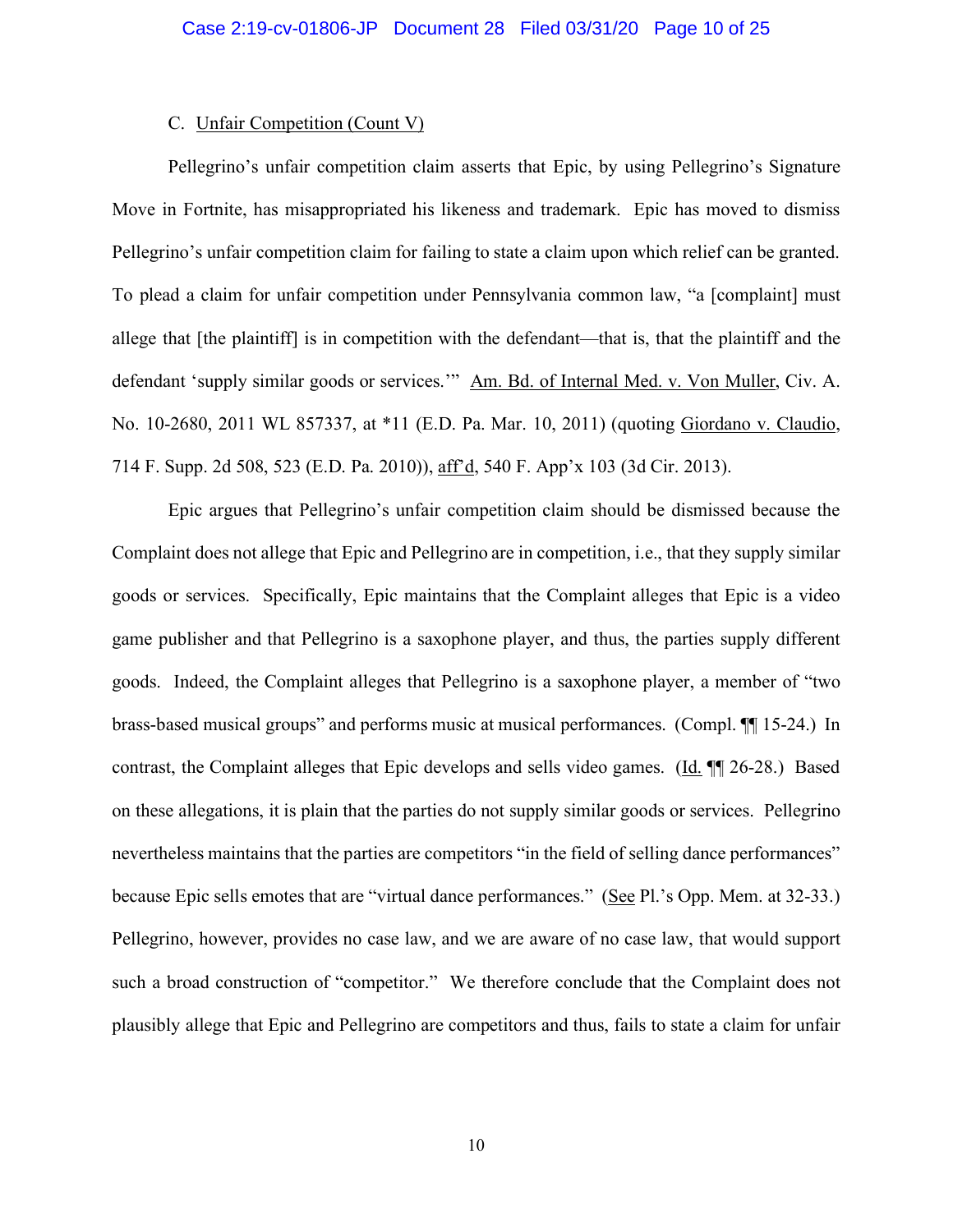### Case 2:19-cv-01806-JP Document 28 Filed 03/31/20 Page 11 of 25

competition upon which relief can be granted. Accordingly, we grant Epic's Motion to Dismiss as to Pellegrino's unfair competition claim in Count V.

#### D. False Designation of Origin and False Endorsement (Count VI)

Pellegrino's Lanham Act claim asserts that Epic, by using Pellegrino's Signature Move in Fortnite, has misappropriated his likeness and trademark. Epic has moved to dismiss Pellegrino's Lanham Act claim as barred by the United States Supreme Court's decision in Dastar Corporation v. Twentieth Century Fox Film Corporation, 539 U.S. 23 (2003). As a preliminary matter, Pellegrino appears to bring his Lanham Act claim under two theories. Under the first theory, the Complaint asserts a Lanham Act claim for false designation of origin. This claim is based on allegations that Epic committed trademark infringement by using "the Signature Move . . . to create the false impression that Epic created [it]." (Compl. ¶ 47.) Under the second theory, the Complaint asserts a Lanham Act claim for false endorsement. This claim is based on allegations that "Epic used Pellegrino's . . . Signature Move to generate significant income by . . . creating the false impression that Pellegrino endorsed Fortnite." (Id. ¶ 86.)4

# *1. False Designation of Origin*

 $\overline{a}$ 

A facially plausible false designation of origin claim under the Lanham Act requires allegations of fact that would establish that the defendant's use of the plaintiff's mark to identify its goods or services is "likely to create confusion concerning the *origin of the goods* or services." Flynn v. Health Advocate, Inc., 169 F. App'x 99, 100-01 (3d Cir. 2006) (emphasis added) (citing Fisons Horticulture, Inc. v. Vigoro Indus., Inc., 30 F.3d 466, 472 (3d Cir. 1994)); see also 15 U.S.C. § 1125(a)(1)(A). The Supreme Court in **Dastar** analyzed the meaning of the phrase "origin

<sup>4</sup> Although the Complaint merely identifies Count VI as asserting "Trademark Infringement," the Complaint references the statute prohibiting false designation of origin and false endorsement. (See Compl. at 17.)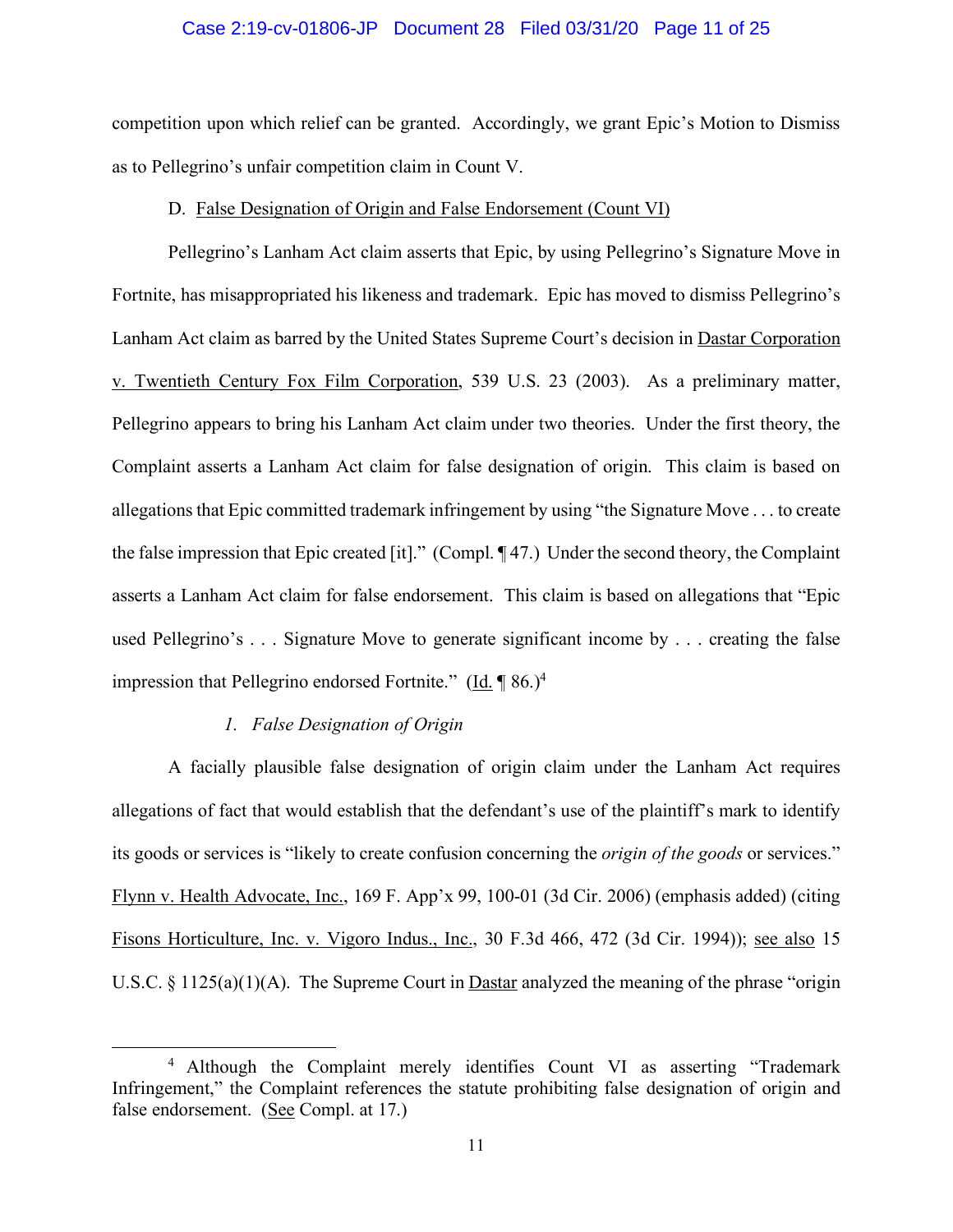### Case 2:19-cv-01806-JP Document 28 Filed 03/31/20 Page 12 of 25

of goods" for purposes of the Lanham Act in order to distinguish between trademark claims that could be brought under the Lanham Act and claims that were governed exclusively by the Copyright Act.

In Dastar, Twentieth Century Fox Film ("Fox") brought a Lanham Act claim against Dastar Corporation ("Dastar") claiming that Dastar copied and repackaged a television series for which Fox held the distribution rights. See 539 U.S. at 25-27. "[T]he gravamen of [Fox's] claim [was] that, in marketing and selling [Dastar's product] as its own product without acknowledging its nearly wholesale reliance on [Fox's work], Dastar ha[d] made a 'false designation of origin . . . , which . . . [was] likely to cause confusion . . . as to the origin . . . of his or her goods." Id. at 31 (eighth, tenth, and eleventh alterations in original). On the one hand, the Court said, "[i]f 'origin' refer[red] only to the manufacturer or producer of the physical 'goods' that are made available to the public . . . , Dastar was the origin," and thus, Dastar would not be liable under the Lanham Act because Fox had not brought allegations that the public was confused as to whether Dastar was the origin of Dastar's physical goods. Id. On the other hand, if "'origin' include[d] the creator of the underlying work that Dastar copied, then . . . (perhaps Fox) was the origin of Dastar's product," and thus, Dastar could be liable under the Lanham Act because Fox had brought allegations that the public was confused as to whether Dastar was the origin of the creative content underlying Dastar's physical goods. Id. The Dastar Court concluded that the phrase "origin of goods," for purposes of the Lanham Act, refers to "the producer of the tangible goods that are offered for sale, and not to the author of any idea, concept, or communication embodied in those goods," the latter of which would fall under copyright law. 539 U.S. at 37. The Court stated that "[t]o hold otherwise would be akin to finding that [15 U.S.C. § 1125(a)(1)(A)] created a species of perpetual patent and copyright, which Congress may not do." Id. (citing Eldred v. Ashcroft, 537 U.S. 186, 208 (2003)).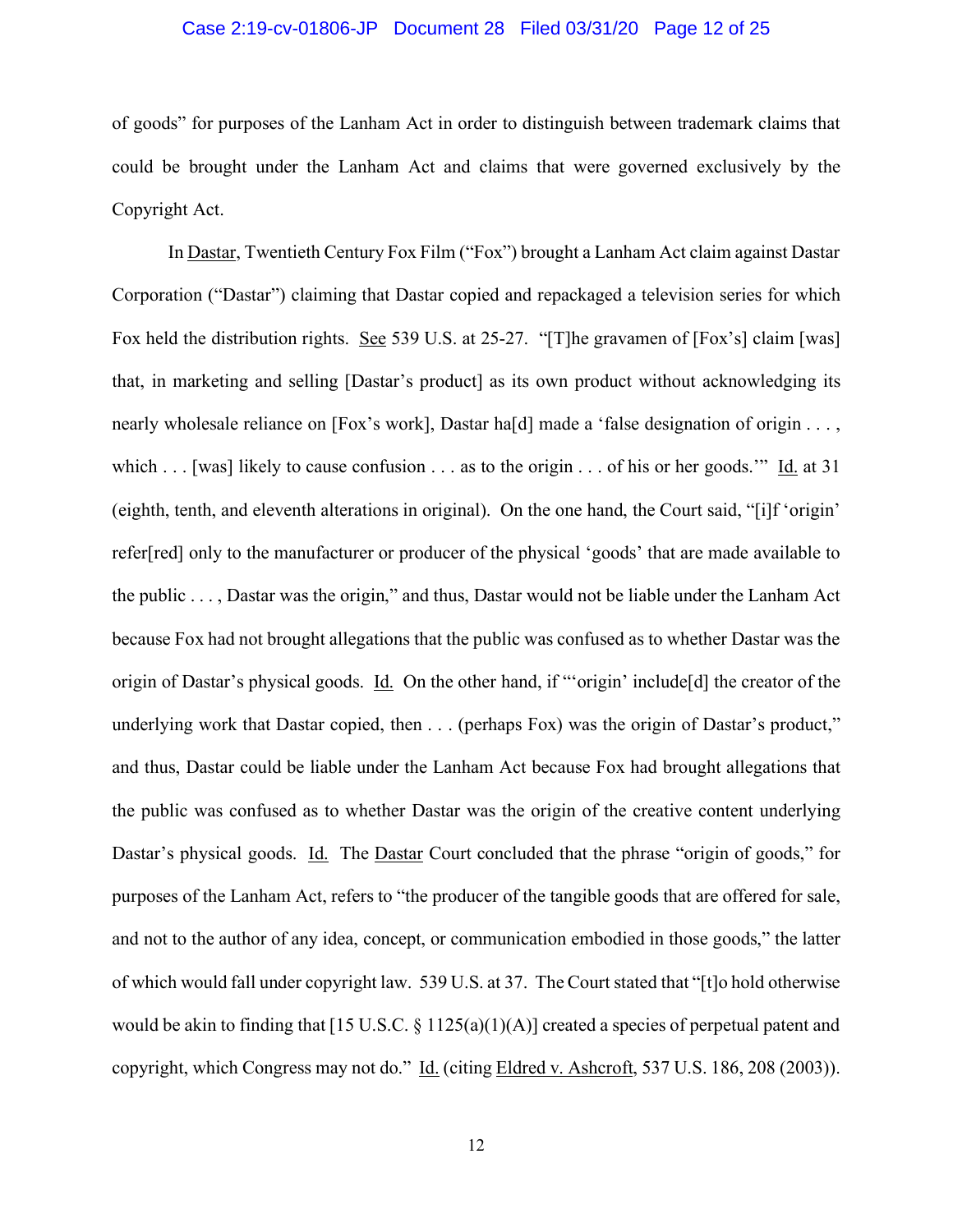#### Case 2:19-cv-01806-JP Document 28 Filed 03/31/20 Page 13 of 25

Consequently, Dastar permits a cause of action for false designation of origin under the Lanham Act where a defendant's alleged use of a plaintiff's mark is likely to cause confusion as to "the producer of the tangible product sold in the marketplace," but not where the defendant's alleged use is likely to cause confusion as to "the person . . . that originated the ideas or communications that 'goods' embody or contain." 539 U.S. at 31-32.

Epic contends that Dastar bars Pellegrino's false designation of origin claim because the Complaint alleges that Epic created the false impression that Epic originated the Signature Move, which is the creative expression underlying Epic's Phone It In emote. According to Epic, Dastar established that this type of allegation is governed by the Copyright Act and thus, cannot be brought under the Lanham Act. We agree. The Complaint alleges the following: Pellegrino created the Signature Move, which was a product of "his own unique dancing style and his signature and original movements" (Compl. ¶ 17); Epic created the Phone It In emote by capturing and digitally copying Pellegrino executing the Signature Move (id. ¶¶ 51, 63); the Phone It In emote "embod[ies] the Signature Move" (id. 141); Epic "sell[s] the infringing Phone It In emote directly to players" (id.  $\llbracket$  46); and Epic misappropriated the Signature Move "to create the false impression that Epic created [the Signature Move]" (id. ¶ 47).

These allegations establish that the Signature Move is the creative idea underlying Epic's tangible good, the Phone It In emote. Furthermore, the Complaint does not plausibly allege that there was or could be any confusion as to who produced the Phone It In emote. At best, the Complaint alleges that there is confusion over who originated the Signature Move embodied in the Phone It In emote because Epic does not "credit[] Pellegrino as the dance's creator and owner." (Id. ¶ 47.) Under Dastar, a claim that concerns the origin of an idea embodied in a tangible good is governed by copyright law, not the Lanham Act. See Dastar, 539 U.S. at 32 ("The phrase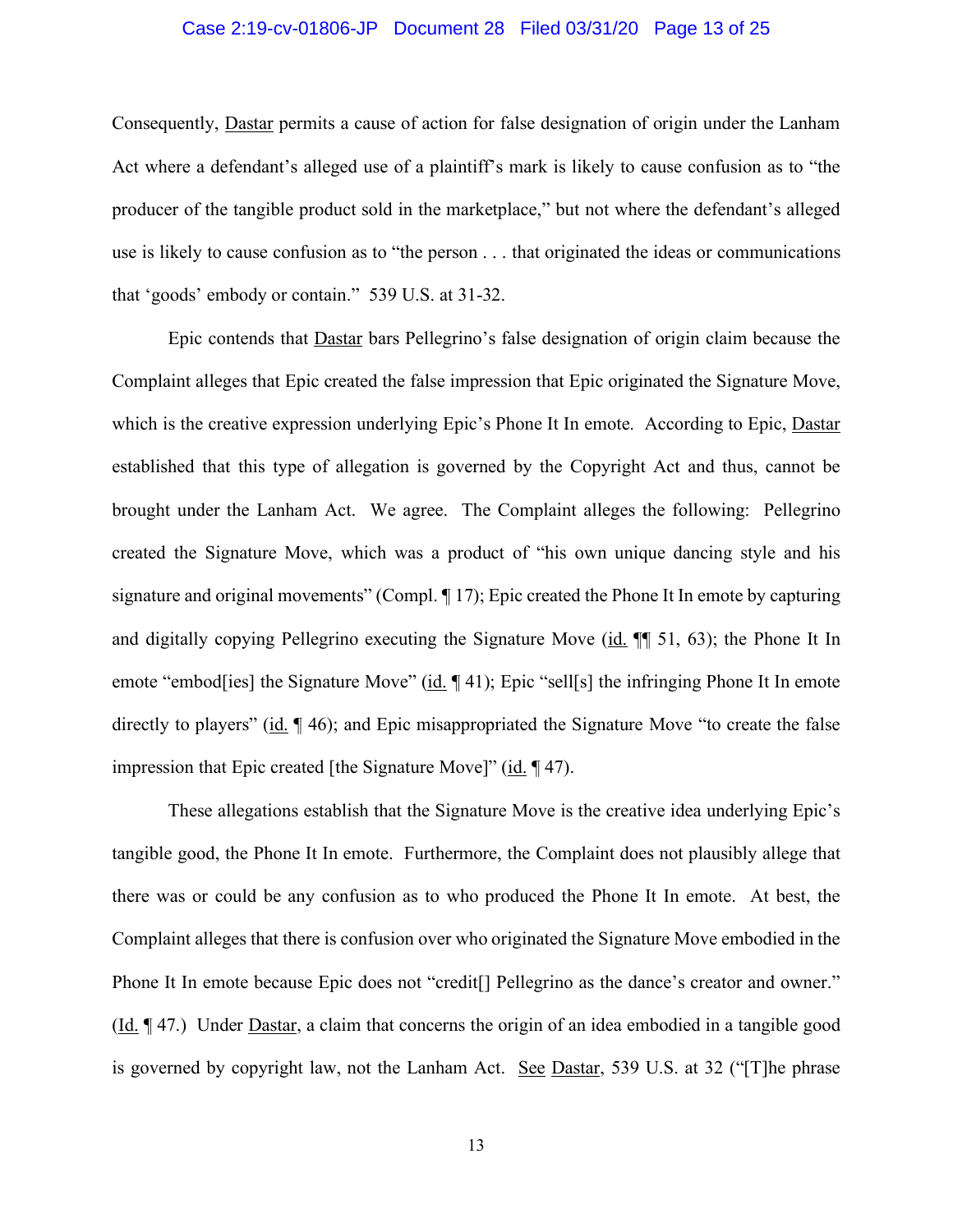### Case 2:19-cv-01806-JP Document 28 Filed 03/31/20 Page 14 of 25

'origin of goods' is in our view incapable of connoting the person or entity that originated the ideas or communications that 'goods' embody or contain. Such an extension would not only stretch the text, but it would be out of accord with the history and purpose of the Lanham Act and inconsistent with precedent."); Maule v. Philadelphia Media Holdings, LLC, 710 F. Supp. 2d 511, 518-19 (E.D. Pa. 2008) (dismissing Lanham Act claim under Dastar because "[w]hile [the defendant] may not have been the originator of the photographs contained in its newspaper, it was the originator of the newspaper itself, the actual good being offered for sale to the public"; "the protections of the Lanham Act do not reach to the underlying expressions embodied in goods"). We therefore conclude that Dastar bars Pellegrino's claim for false designation of origin. Accordingly, we grant Epic's Motion to Dismiss as to Pellegrino's Lanham Act claim in Count VI to the extent that it is based on a false designation of origin theory.

### *2. False Endorsement*

A facially plausible false endorsement claim under the Lanham Act must allege that "'the defendant's use of [the plaintiff's] mark to identify its goods or services is likely to create confusion concerning the plaintiff's *sponsorship or approval of those good[s]* or services.'" Dille Family Tr. v. Nowlan Family Tr., 207 F. Supp. 3d 535, 546 (E.D. Pa. 2016) (emphasis added) (quoting Facenda v. N.F.L. Films, Inc., 542 F.3d 1007, 1014 (3d Cir. 2008)); see also 15 U.S.C. §  $1125(a)(1)(A)$ .

Epic argues that Dastar not only bars Pellegrino's false designation of origin claim, but also bars his false endorsement claim. However, we do not agree that Dastar necessarily bars Pellegrino's false endorsement claim. Dastar specifically considered only a claim for false designation of origin based on allegations that Dastar's alleged use of Fox's mark was likely to cause confusion as to the origin of the creative expression underlying Dastar's goods, not a claim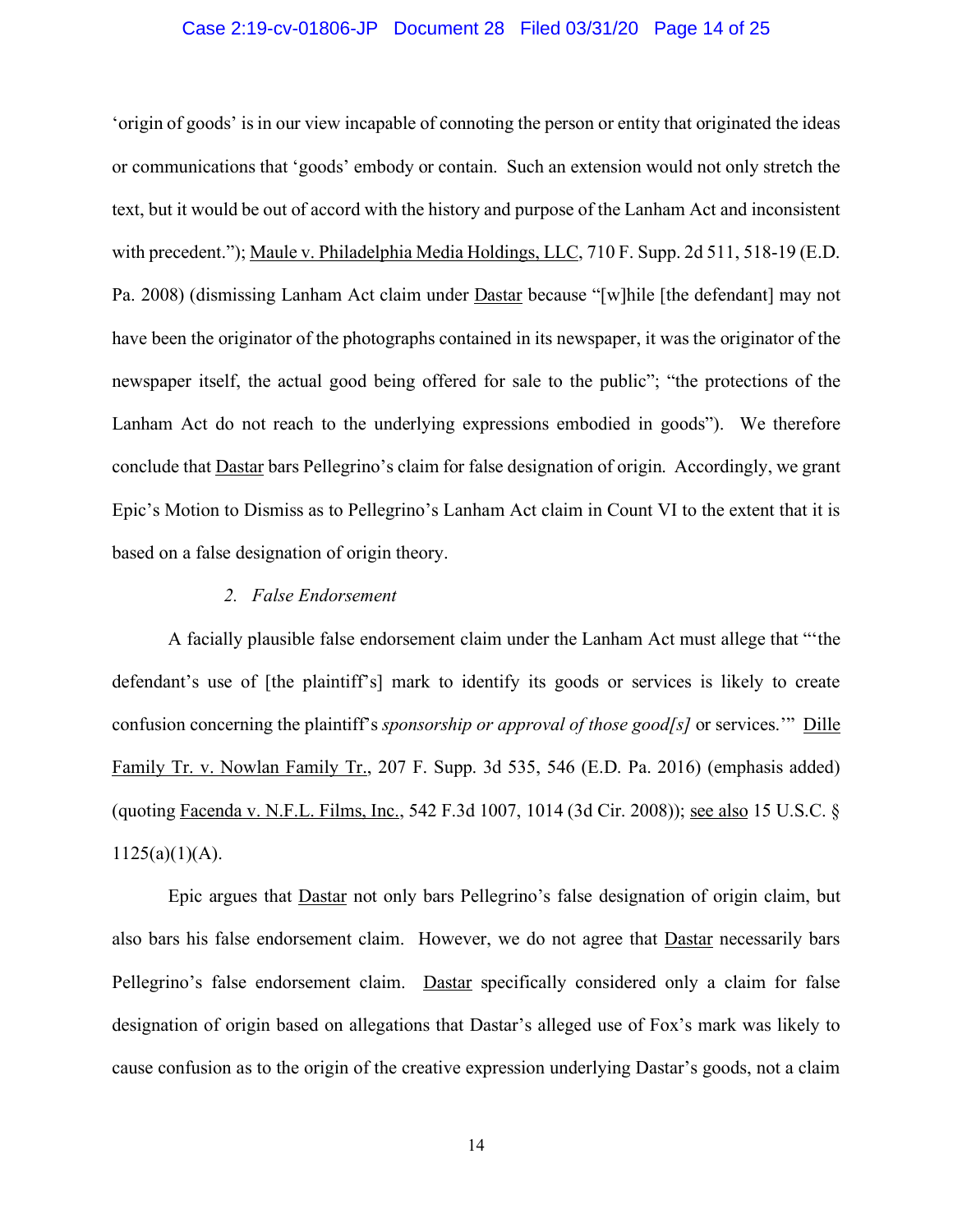#### Case 2:19-cv-01806-JP Document 28 Filed 03/31/20 Page 15 of 25

for false endorsement. 539 U.S. at 31. Thus, "nothing in the Supreme Court's opinion in Dastar bars prospective plaintiffs from bringing a false endorsement . . . claim under the Lanham Act." Henley v. Devore, Civ. A. No. 09-481, 2009 WL 10697982, at \*7 (C.D. Cal. Jul. 8, 2009). Moreover, courts have allowed a plaintiff's false endorsement claim to proceed notwithstanding Dastar where a complaint alleges that the defendant used the plaintiff's identity or likeness to deceive the public into believing that the plaintiff endorsed the defendant's product. See Beastie Boys v. Monster Energy Co., 66 F. Supp. 3d 424, 448 (S.D.N.Y. 2014) (noting that courts "have found viable false endorsement claims where, for example, [a product] bore a celebrity's name and likeness, . . . included an image of a celebrity, [or] featured [a] character dressed in a celebrity's signature costume" (citing Bruce Lee Enter., LLC v. A.V.E.L.A., Inc., Civ. A. No. 10-2333, 2013 WL 822173, at \*19–22 (S.D.N.Y. Mar. 6, 2013); Jackson v. Odenat, 9 F. Supp. 3d 342, 361 (S.D.N.Y. 2014); Burck v. Mars, Inc., 571 F. Supp. 2d 446, 455–56 (S.D.N.Y. 2008))); see also Lions Gate Entm't Inc. v. TD Ameritrade Servs. Co., 170 F. Supp. 3d 1249, 1269 (C.D. Cal. 2016) (noting that Dastar does not necessarily bar a plaintiff's false endorsement claim where the mark that the defendant allegedly infringed "is [the plaintiff's] celebrity identity").

Here, the Complaint alleges the following: "Pellegrino has depicted his Signature Move . . . in front of hundreds of thousands of fans" and "[v]ideos . . . in which he displays his Signature Move have . . . garnered millions of views" (Compl. ¶ 18); thus, "Pellegrino is unanimously credited with creating the Signature Move and exploiting it as his personal mark to identify himself and his performances as a saxophone player" (id. 124); Epic "developed the Phone It In emote to intentionally mimic Pellegrino performing the Signature Move" (id.  $\P$  42); Epic named the emote "'Phone It In'" to "allude<sup>[]</sup> to Pellegrino's appearance in a Google Pixel 2 phone commercial in 2017" (id.  $\parallel$  5); "[t]he reaction from many players worldwide was immediate recognition of the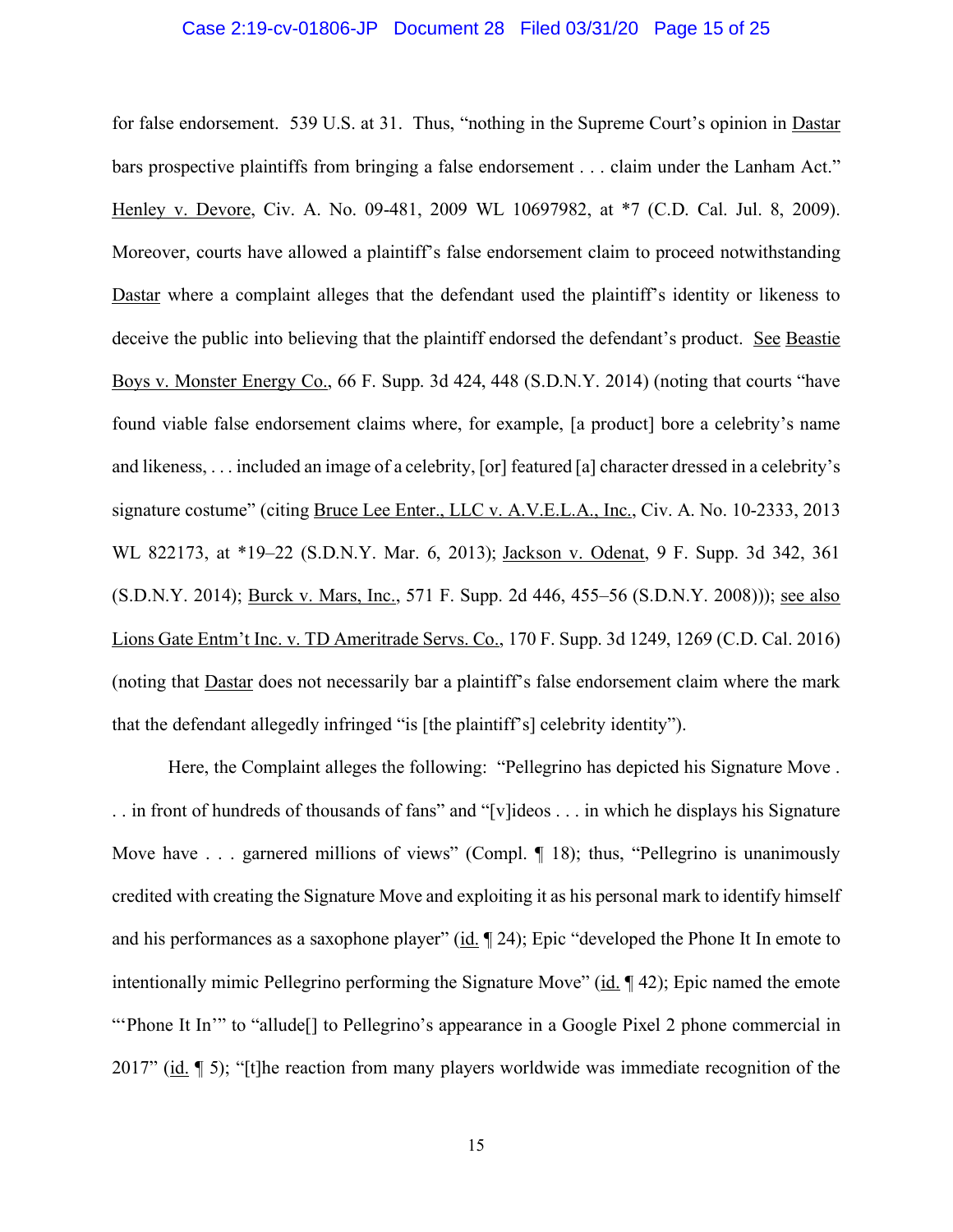# Case 2:19-cv-01806-JP Document 28 Filed 03/31/20 Page 16 of 25

emote as embodying the Signature Move" (id.  $\P$  41); and, as a result of Epic's alleged use of "Pellegrino's likeness and the Signature Move," Epic has "creat[ed] the false impression that Pellegrino endorse<sup>[s]</sup> Fortnite" (id. ¶[[ 46-47). These allegations relate to Epic's use of Pellegrino's likeness and trademark to create the impression that Pellegrino endorses Fortnite and do not relate to the alleged confusion over the origin of the Signature Move. We therefore conclude that Pellegrino's false endorsement claim is distinct from his false designation of origin claim and thus, is not barred by **Dastar.**<sup>5</sup> Accordingly, we deny Epic's Motion to Dismiss as to Pellegrino's Lanham Act claim in Count VI to the extent that it is based on a false endorsement theory.

# E. Copyright Preemption (Count VII)

l

Pellegrino's state trademark infringement claim asserts that Epic, by using Pellegrino's

Signature Move in Fortnite, has misappropriated his trademark. Epic has moved to dismiss

<sup>5</sup> Epic relies primarily on Rudovsky v. W. Publ'g Corp., Civ. A. No. 09-727, 2010 WL 2804844 (E.D. Pa. July 15, 2010), to argue that Dastar necessarily bars Pellegrino's false endorsement claim. In Rudovsky, the plaintiffs brought a Lanham Act claim for false endorsement against two publishers of legal books, who listed the plaintiffs as authors of an annual update to a two-volume treatise on Pennsylvania criminal procedure even though the plaintiffs "had no part in the preparation of the [annual update] in question." Id. at  $*1$ . The plaintiffs contended that the annual update was largely a reprint of the annual update that they had authored for the defendants the previous year pursuant to a stand-alone agreement. Id. The court concluded that **Dastar** barred the plaintiffs' false endorsement claim because the "word 'origin' in the Lanham Act [did not] cover the authors of communicative products" as that would "cause[] the Lanham Act to conflict with the law of copyright . . . ." Rudovsky, 2010 WL 2804844, at \*1 (second alteration in original) (quotation omitted). Consequently, the court granted summary judgment in the defendants' favor on this issue.

In spite of Rudovsky's application of Dastar to a false endorsement claim in the summary judgment context, we will not do the same here on a motion to dismiss for the reasons set forth above. To reiterate, we do not find that Dastar's analysis, which hinges on the meaning of the word "origin," applies to a false endorsement claim based on the misappropriation of a plaintiff's likeness. As noted above, Pellegrino's false endorsement claim alleges that Pellegrino is "unanimously credited with creating the Signature Move" (Compl. ¶ 24), and as a result of Epic's alleged use of Pellegrino's likeness, Epic has "creat[ed] the false impression that Pellegrino endorse<sup>[s]</sup> Fortnite" (id. 146). These allegations do not depend on the authorship or origin of the Signature Move and instead, assert a distinct claim for false endorsement. We therefore decline to follow the logic of Rudovsky.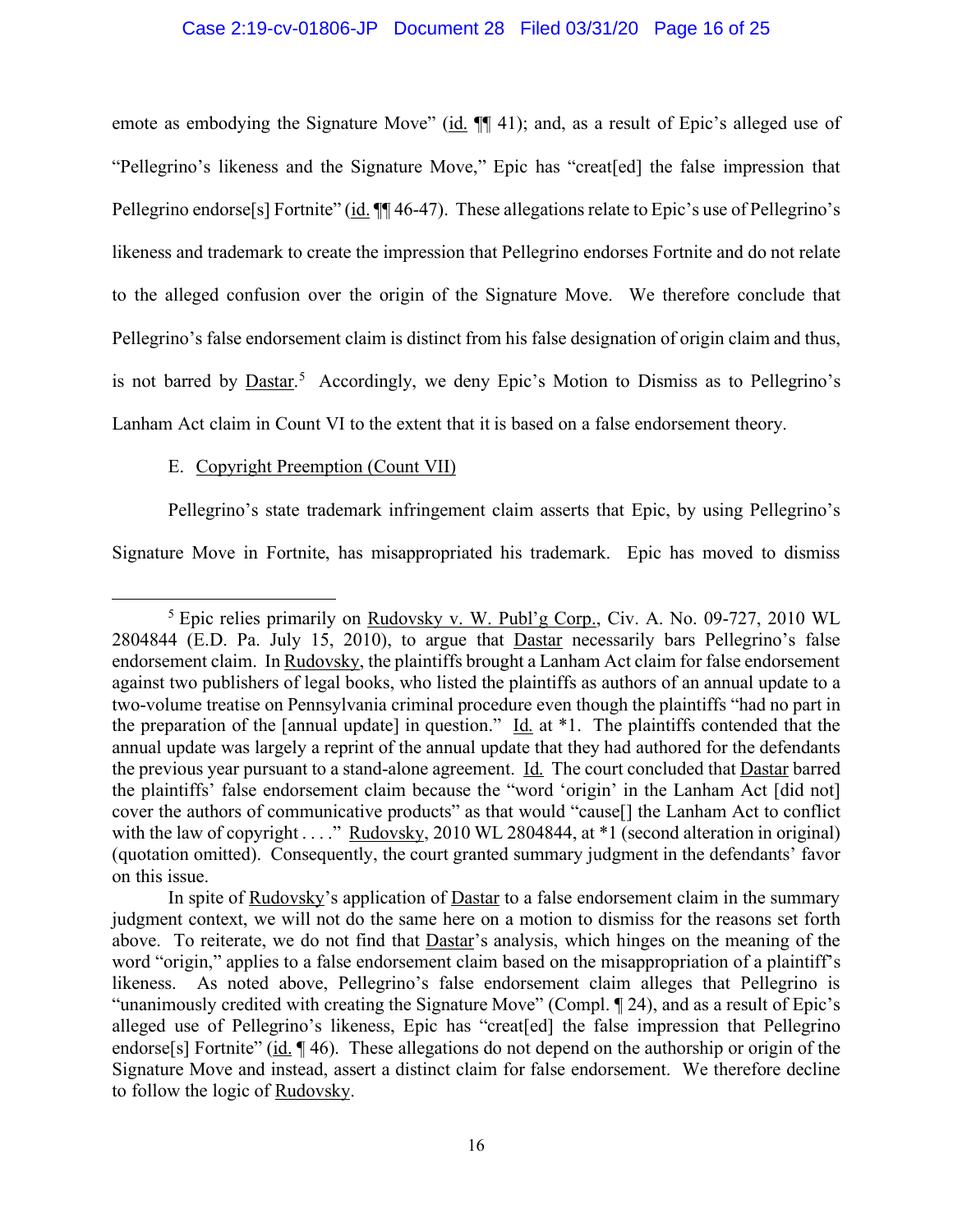# Case 2:19-cv-01806-JP Document 28 Filed 03/31/20 Page 17 of 25

Pellegrino's trademark infringement claim on copyright preemption grounds. Section 301 of the Copyright Act provides that:

all legal or equitable rights that are equivalent to any of the exclusive rights within the general scope of copyright as specified by section 106 in works of authorship that are fixed in a tangible medium of expression and come within the subject matter of copyright as specified by sections 102 and 103 . . . are governed exclusively by this title. Thereafter, no person is entitled to any such right or equivalent right in any such work under the common law or statutes of any State.

17 U.S.C. § 301(a). To determine whether a complaint alleges state law claims that are preempted by the Copyright Act, a court must determine (1) "whether the work is the appropriate subject matter of a copyright" as specified in 17 U.S.C. §§ 102 and 103, and (2) "whether the state law creates rights equivalent to the exclusive rights protected by the Copyright Act" as set forth in 17 U.S.C. § 106. MCS Servs., Inc. v. Johnsen, Civ. A. No. 01–4430, 2002 WL 32348500, at \*5 (E.D. Pa. Aug. 13, 2002)) (citing Harper & Row Publishers, Inc. v. Nation Enters., 723 F.2d 195, 200 (2d Cir. 1983)).

# *1. Subject Matter Requirement*

"The subject matter requirement is satisfied if the claim applies to a work of authorship fixed in a tangible medium of expression and falling within the ambit of one of the categories of copyrightable works." Briarpatch Ltd., L.P. v. Phoenix Pictures, Inc., 373 F.3d 296, 305 (2d Cir. 2004) (citing Nat'l Basketball Ass'n v. Motorola, Inc., 105 F.3d 841, 848-49 (2d Cir. 1997). "A work . . . need only fit into one of the copyrightable categories in a broad sense." Id. (citing Nat'l Basketball Ass'n, 105 F.3d at 848-50). This is because "'the scope of the Copyright Act's subject matter is broader than the scope of the Act's protections." Fedex Ground Package Sys., Inc. v. Applications Int'l Corp., Civ. A. No. 03-1512, 2005 WL 2921633, at \*2 (W.D. Pa. Nov. 4, 2005) (quoting Wrench LLC v. Taco Bell Corp., 256 F.3d 446, 455 (6th Cir. 2001)) (citing Nat'l Basketball Ass'n, 105 F.3d at 848; United States ex rel. Pamela Birge v. Bd. of Trs. of the Univ.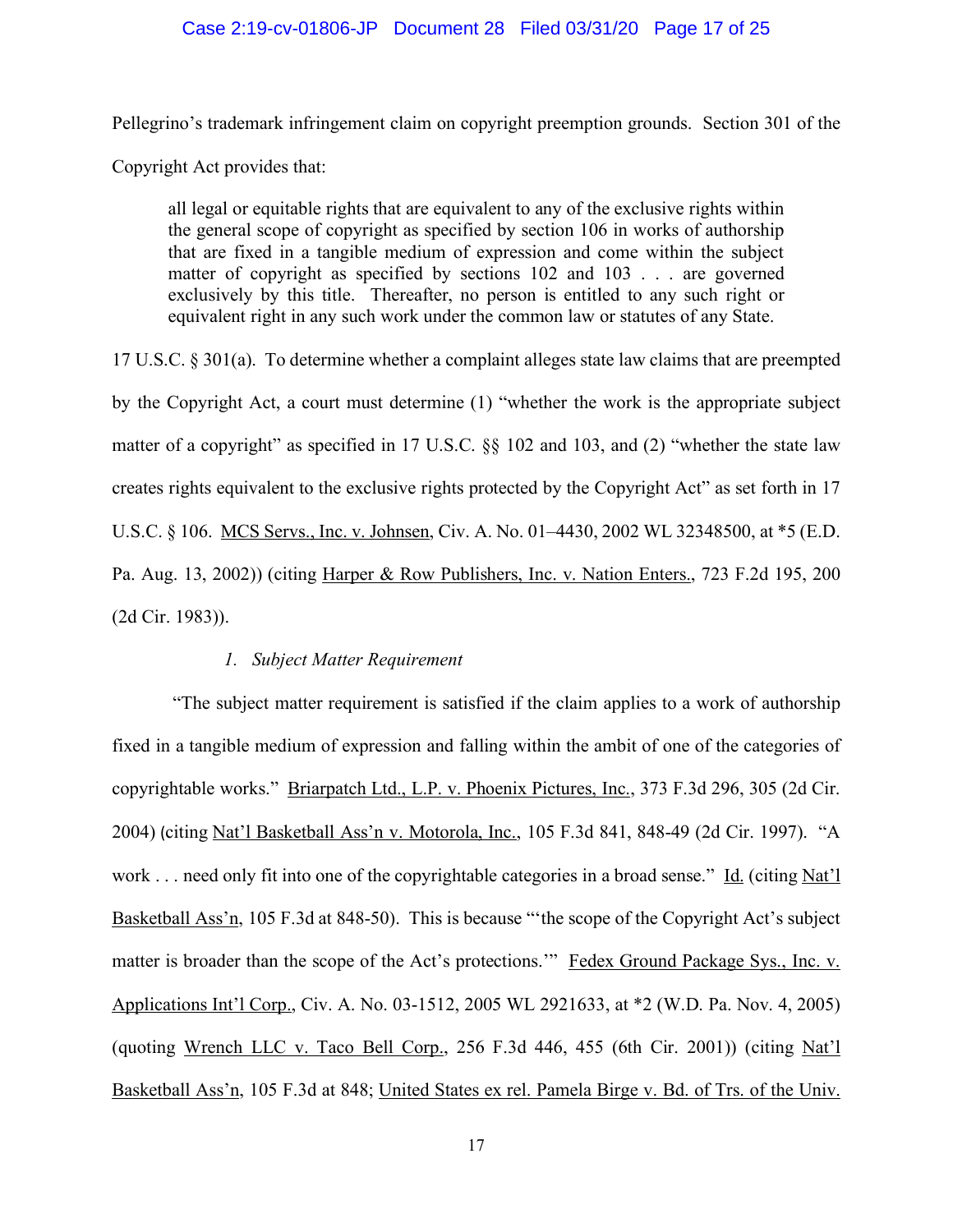#### Case 2:19-cv-01806-JP Document 28 Filed 03/31/20 Page 18 of 25

of Ala., 104 F.3d 1453, 1463 (4th Cir. 1997); ProCD, Inc. v. Zeidenberg, 86 F.3d 1447, 1453 (7th Cir. 1996)); see also Nat'l Basketball Ass'n, 105 F.3d at 850 (noting that the "'subject matter of copyright' includes all works of a *type* covered by sections 102 and 103, even if federal law does not afford protection to them" (quoting ProCD, 86 F.3d at 1453)); but see Dunlap v. G&L Holding Grp., Inc., 381 F.3d 1285, 1296 (11th Cir. 2004) (stating that "the preemptive effect of the Copyright Act extends only to those elements substantively capable of receiving federal copyright protection").

Epic argues that Pellegrino's Signature Move falls within the subject matter of copyright. Epic contends that because "choreographic works" are expressly a subject matter of copyright under 17 U.S.C. § 102(a)(4), the Signature Move is also the subject matter of copyright because the Complaint alleges that it is a dance. (See Compl. ¶¶ 4, 30, 47.) At issue therefore is whether dance falls within the subject matter of copyright. We conclude that it does. Specifically, we find that dance falls within the ambit of the copyright category "choreographic works." 17 U.S.C. §  $102(a)(4)$ . Although "the term choreography is not synonymous with dance," the U.S. Copyright Office, Compendium of U.S. Copyright Office Practices (3rd ed. 2017) (the "Compendium"), defines choreography as a "subset of dance [because] a work of authorship cannot be registered as a choreographic work unless it is comprised of dance steps, dance movements, and/or dance patterns." Id. § 805.5(B)(3); see also id. § 805.5(B) ("The dividing line between copyrightable choreography and uncopyrightable dance is a continuum, rather than a bright line.").<sup>6</sup> In fact, to register a claim to copyright in a choreographic work, the U.S. Copyright Office requires that "the

l

<sup>6</sup> "When Congress extended federal copyright protection to choreography, it intended to protect expressive works of authorship . . . ." Compendium § 805.5(B). Thus, dances that comprise only "ordinary motor activities, functional physical movements . . . or the like" are not copyrightable because they "lack the necessary creative expression to constitute a work of original authorship." Id.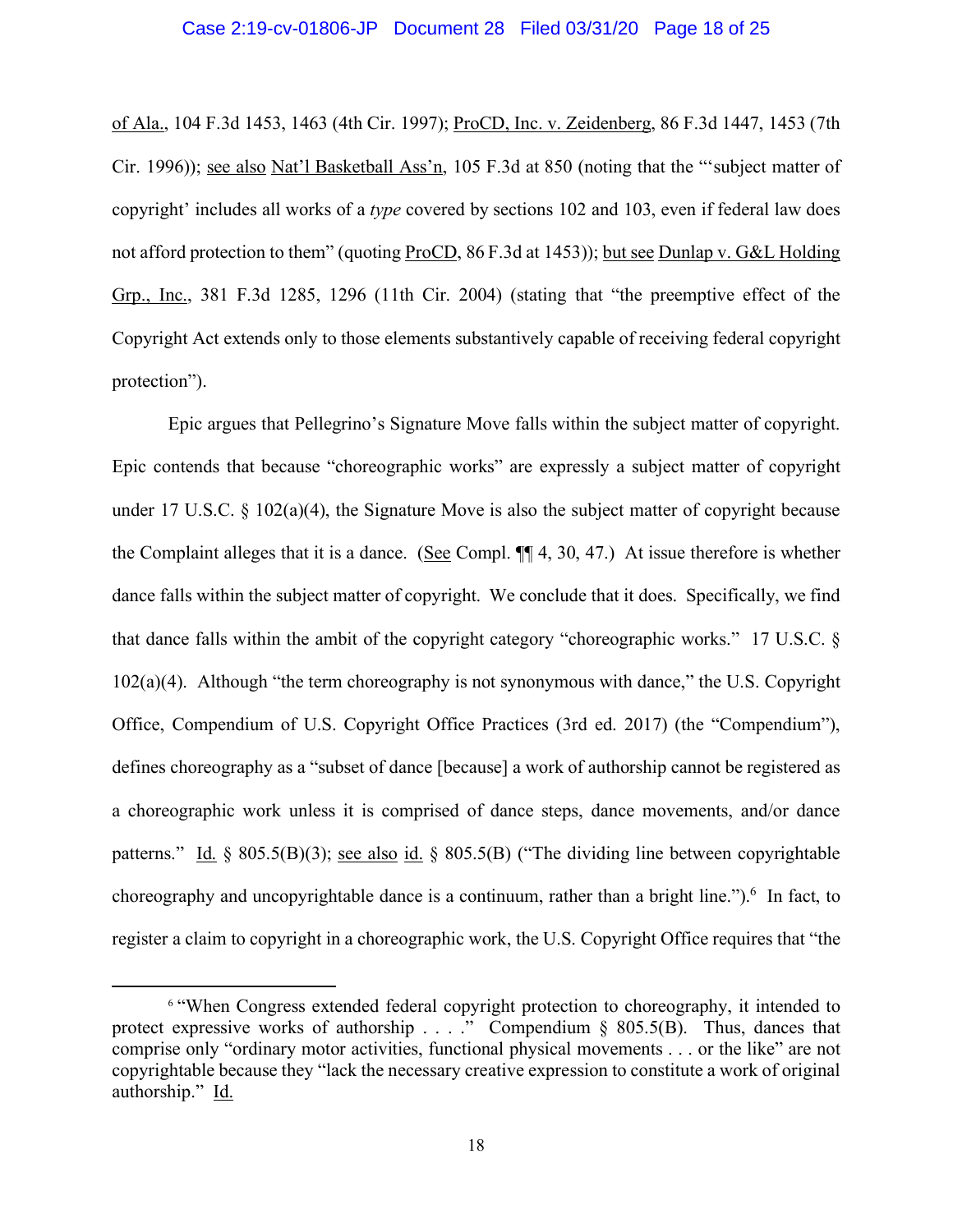### Case 2:19-cv-01806-JP Document 28 Filed 03/31/20 Page 19 of 25

[proposed] work is a dance." Id. § 805.4. We therefore conclude that the Signature Move, which is alleged to be a dance, is the appropriate subject matter of copyright law in satisfaction of the first prong of the test for copyright preemption.

# *2. Equivalency Requirement*

l

To determine whether Pellegrino's state trademark infringement claim asserts rights equivalent to those protected by the Copyright Act, we must determine whether the Complaint has alleged "'an extra element'" for his state claim "'beyond mere copying, preparation of derivative works, performance, distribution or display'" such that the claim is "'qualitatively different from . . . a copyright infringement claim.'" Nicassio v. Viacom Int'l, Inc., 309 F. Supp. 3d 381, 396 (W.D. Pa. 2018) (quoting Dun & Bradstreet Software Servs., Inc. v. Grace Consulting, Inc., 307 F.3d 197, 217 (3d Cir. 2002)), aff'd, 776 F. App'x 761 (3d Cir. 2019); Quadratec, Inc. v. Turn 5, Inc., Civ. A. No. 13-6384, 2015 WL 4876314, at \*11 (E.D. Pa. Aug. 13, 2015). If the Complaint does not allege an extra element, federal law will preempt his state claim. Nicassio, 309 F. Supp. 3d at 396 (quotation omitted).<sup>7</sup>

Epic argues that because Pellegrino's state trademark infringement claim relies solely on allegations that Epic copied Pellegrino's Signature Move without his permission, i.e., unauthorized copying, the Complaint does not allege any extra element, and thus, the state claim is preempted. The following allegations support Pellegrino's state trademark infringement claim: Pellegrino created his Signature Move, which was a product of "his own unique dancing style and his

 $<sup>7</sup>$  Although Pellegrino brings a state claim specifically for trademark infringement, we rely</sup> on cases that apply copyright preemption to claims of unfair competition because under Pennsylvania law, the test for common law trademark infringement and unfair competition involving trademarks are the same. Tillery v. Leonard & Sciolla, LLP, 521 F. Supp. 2d 346, 348 n.1 (E.D. Pa. 2007) (citing Fisons, 30 F.3d at 472).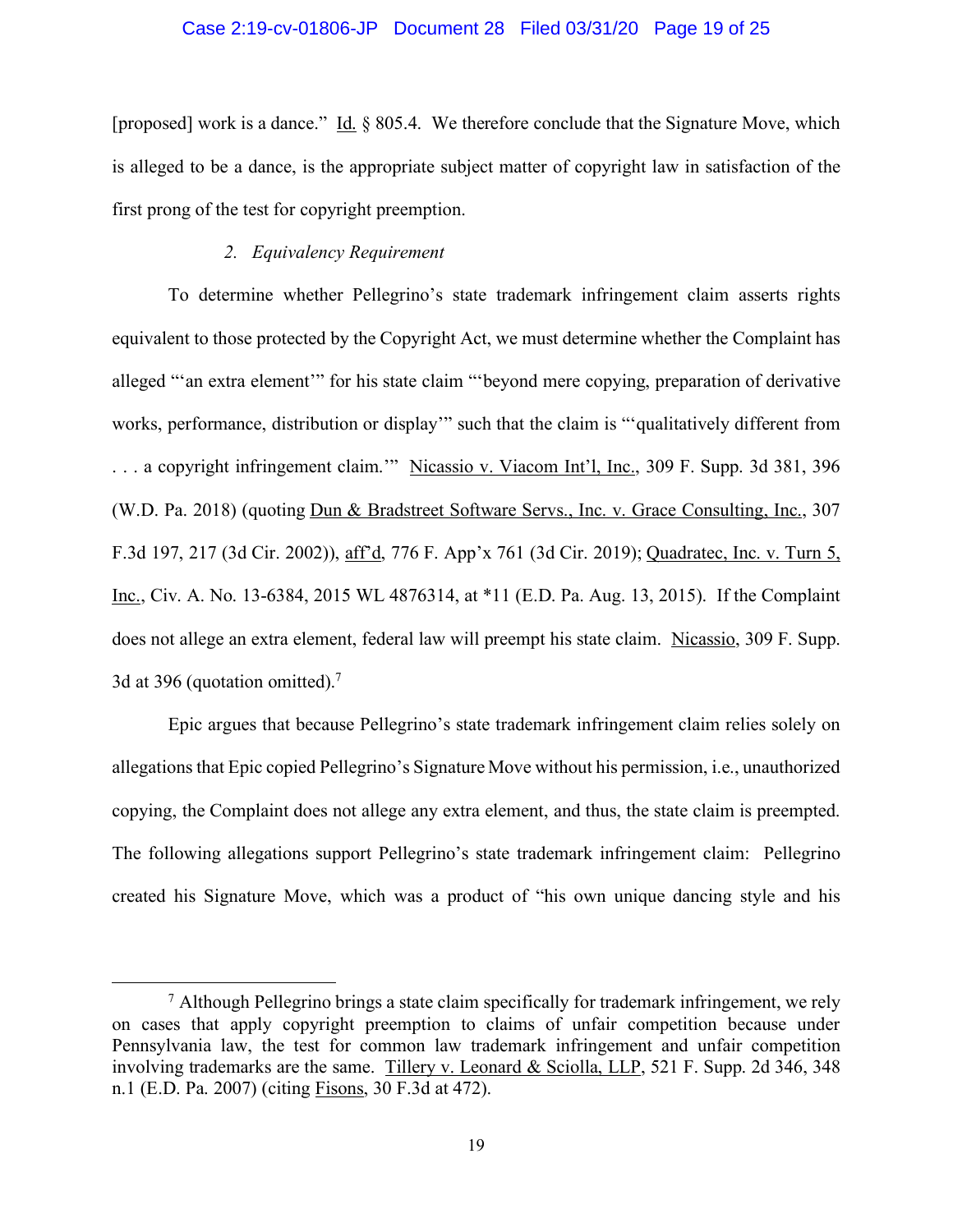### Case 2:19-cv-01806-JP Document 28 Filed 03/31/20 Page 20 of 25

signature and original movements" (Compl. ¶ 17); Epic "misappropriate[ed] Pellegrino's highly popular [Signature Move]," by "copying and coding [his] dances and movements" without Pellegrino's "express or implied consent" and without compensation (id. ¶¶ 1, 34, 44); "Epic uses the Signature Move . . . to create the false impression that Epic created [the Signature Move]" (id. ¶ 47; see also id. ¶ 41); and "players . . . [are] executing the 'Phone It In' emote . . . without referencing the Signature Move or crediting Pellegrino as the dance's creator and owner" (id. ¶ 47).

As Epic contends, these allegations do not describe conduct that goes "beyond mere copying, preparation of derivative works, performance, distribution or display." Nicassio, 309 F. Supp. 3d at 397 (quotation omitted). Rather, the crux of these allegations is that Epic copied Pellegrino's intellectual property without his permission and claims its contents as its own. As a result, we conclude that the Complaint has not alleged an extra element that would save Pellegrino's state trademark infringement claim from preemption. See Info. Handling Servs., Inc. v. LRP Publ'ns, Civ. A. No. 00-1859, 2000 WL 433998, at \*2 (E.D. Pa. Apr. 18, 2000) (stating that "the vast weight of authority holds that state law misappropriation and unfair competition claims that are really claims for unauthorized copying are preempted" (citations omitted)); Daley v. Firetree, Ltd., Civ. A. No. 04-2213, 2006 WL 148879, at \*4 (M.D. Pa. Jan. 19, 2006) (stating that when state unfair competition claims are based solely on allegations that "'A' copies 'B's' work without permission and claims it as 'A's' own," they fail the extra element test and are thus preempted); Quadratec, 2015 WL 4876314, at \*12 (dismissing state unfair competition claim as preempted by the Copyright Act where the claim was based on nothing more than allegations of "unauthorized copying"); Franklin v. X Gear 101, LLC, Civ. A. No. 17-6452, 2018 WL 3528731, at \*15 (S.D.N.Y. July 23, 2018) ("Common law trademark infringement claims and unfair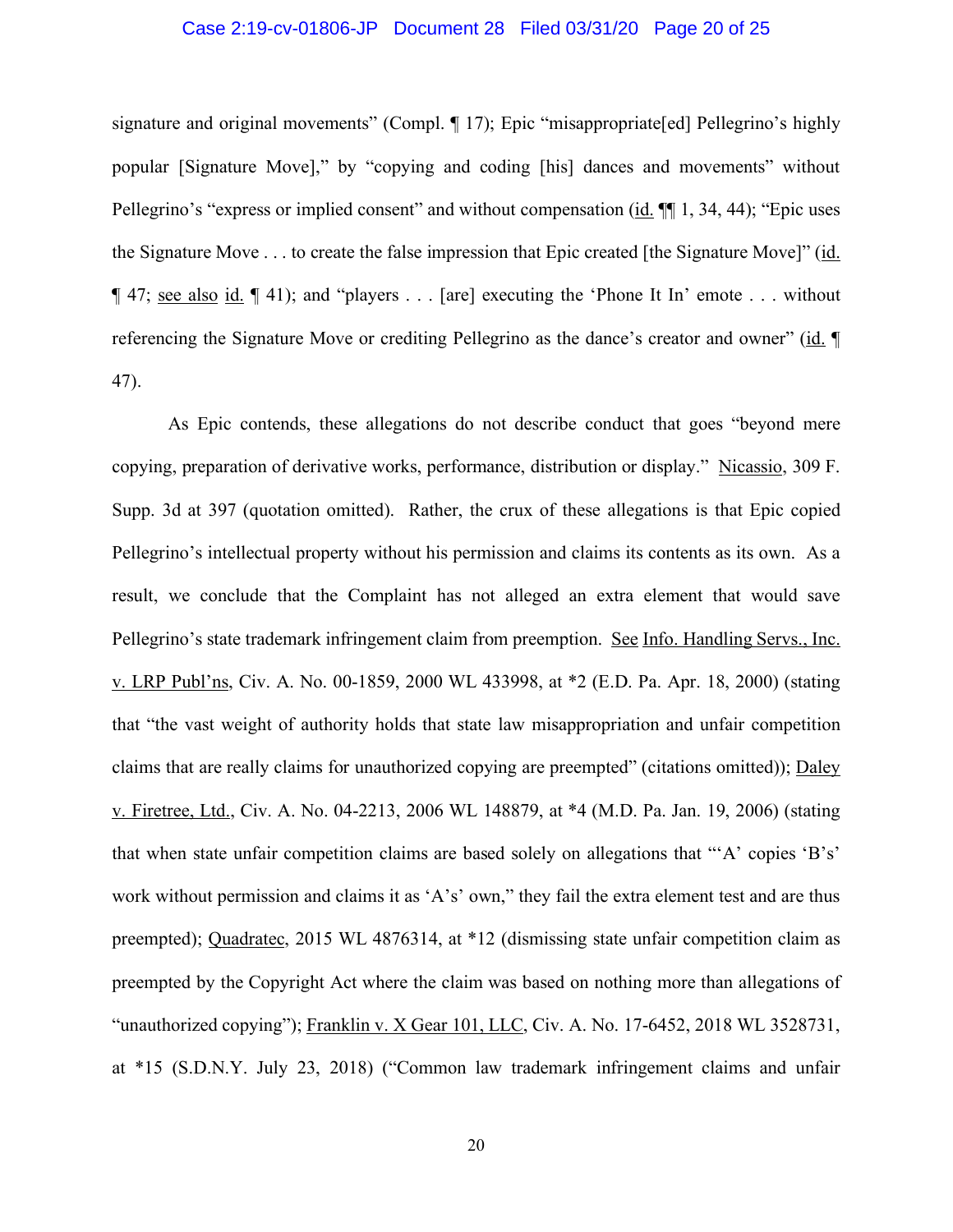# Case 2:19-cv-01806-JP Document 28 Filed 03/31/20 Page 21 of 25

competition claims may be preempted where the claims are 'grounded solely in the copying of a plaintiff's protected expression.'" (quoting Kregos v. Associated Press, 3 F.3d 656, 666 (2d Cir. 1993))).<sup>8</sup> We therefore further conclude that Pellegrino's state trademark infringement claim creates rights equivalent to the exclusive rights protected by the Copyright Act in satisfaction of the second prong of the test for copyright preemption. Accordingly, we grant Epic's Motion to Dismiss as to Pellegrino's state trademark infringement claim in Count VII.<sup>9</sup>

 $\overline{a}$ 

<sup>&</sup>lt;sup>8</sup> Pellegrino points to allegations that Epic has created confusion over whether Epic created the Signature Move (see Compl. ¶¶ 41, 47), and he argues that these allegations can serve as the extra element that saves his state trademark infringement claim from preemption. A trademark infringement claim under Pennsylvania law requires that a complaint allege three elements: "(1) the mark is valid and legally protectable; (2) the mark is owned by the plaintiff; and (3) the defendant's use of the mark to identify goods or services is likely to create confusion concerning the origin of the goods or services." Fisons, 30 F.3d at 472 (citing Ford Motor Co. v. Summit Motor Prod., Inc., 930 F.2d 277, 291 (3d Cir. 1991)). As Pellegrino contends, the third element, i.e., the "likely to create confusion" element, of a trademark infringement claim can in some cases serve as an extra element that would allow a state trademark infringement claim to avoid copyright preemption. See Wolstenholme v. Hirst, 271 F. Supp. 3d 625, 643 (S.D.N.Y. 2017) ("In some circumstances, . . . 'likelihood of confusion' . . . [is] considered [an] extra element[] that extend[s] beyond the Copyright Act." (quotation omitted) (add'l citation omitted)).

However, irrespective of the confusion element of a state trademark infringement claim, the claim "is nevertheless preempted if it is grounded solely on allegations of copying." Id. at 644 (citation omitted) (concluding that the plaintiff's trade dress infringement claim was preempted because "[t]he plaintiff allege[d] no facts supporting her . . . claim[] for . . . trade dress infringement beyond those of mere copying"). This is because where allegations "rest squarely on the unauthorized act of copying and distributing . . . [a]ny confusion experienced by . . . the public is a *result* of the alleged unlawful copying and distributing, and does not make [the plaintiff's] claim qualitatively different from [a] copyright claim." Daley, 2006 WL 148879, at \*5 (citations omitted). Here, the confusion that Pellegrino alleges is just that type of confusion—confusion that is the result of the alleged unlawful copying. Under these circumstances, the confusion alleged does not make the claim qualitatively different from a copyright claim and cannot satisfy the extra element required to avoid preemption. We therefore reject Pellegrino's argument to the contrary.

<sup>9</sup> Pellegrino also argues that his state trademark infringement claim should not be preempted by the Copyright Act because he does not bring any copyright claims under the Copyright Act and thus, preemption would leave him with no other adequate remedy at law. Pellegrino relies on Mercado Latino, Inc. v. Indio Products, Inc., Civ. A. No. 13-1027, 2013 WL 2898224 (C.D. Cal. June 12, 2013), rev'd and remanded, 649 F. App'x 633 (9th Cir. 2016), to support this proposition. Specifically, he points to language in Mercado Latino that states that "[t]he Supreme Court has cautioned that the Lanham Act should not be overextended into areas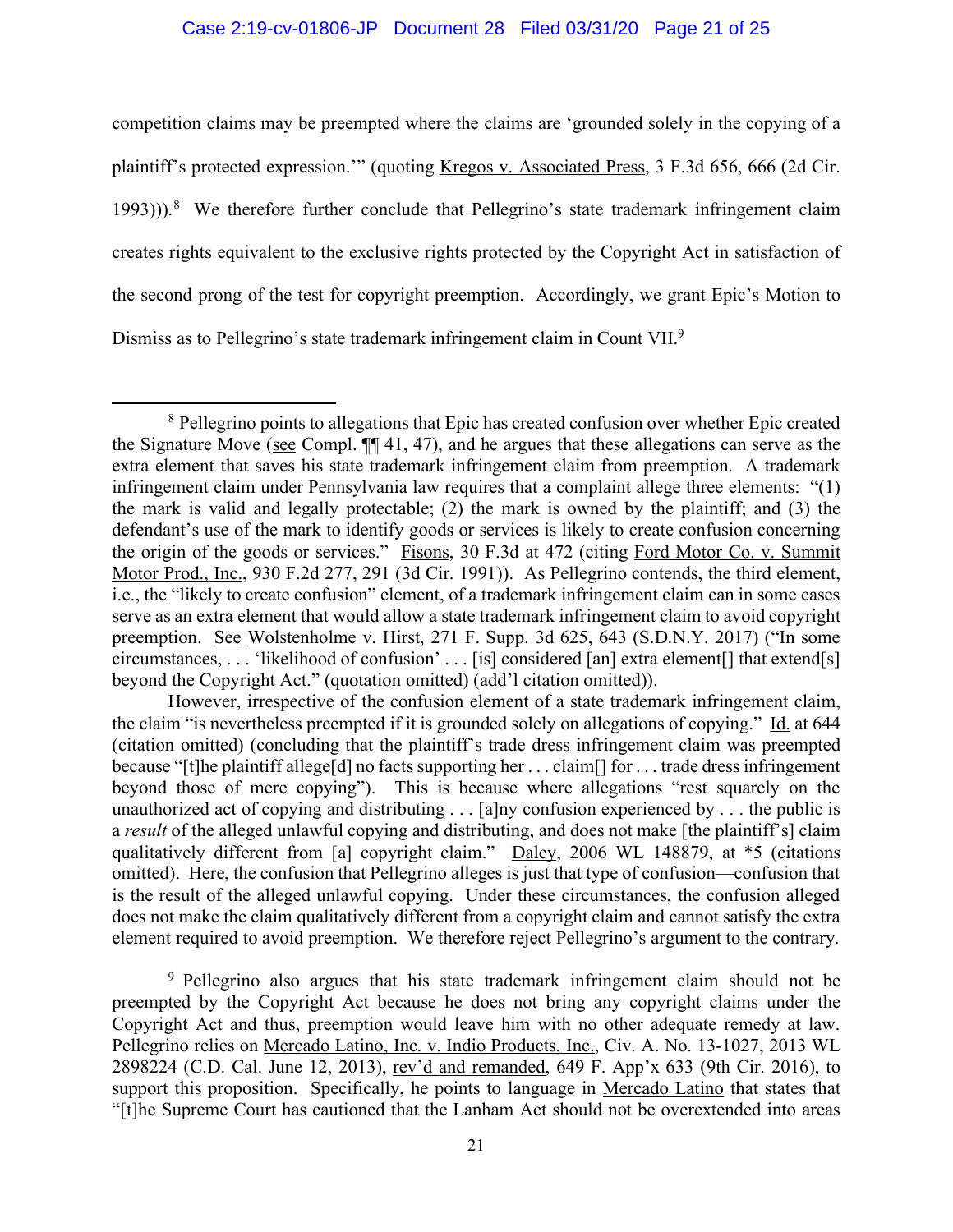# F. Trademark Dilution (Count VIII)

l

Pellegrino's Lanham Act claim for trademark dilution asserts that Epic, by using Pellegrino's Signature Move in Fortnite, has "diluted the distinctive quality" of his trademark. (Compl. ¶ 103.) Epic has moved to dismiss Pellegrino's trademark dilution claim for failing to state a claim upon which relief can be granted, arguing that the Complaint fails to allege a necessary element of this claim. To state a claim for trademark dilution under the Federal Dilution Act ("TDRA"), a complaint must plausibly allege that: "(1) the plaintiff is the owner of a mark that qualifies as a 'famous' mark in light of the totality of the eight factors listed in [15 U.S.C.] §  $1125(c)(1)$ ; (2) the defendant is making commercial use in interstate commerce of a mark or trade name; (3) defendant's use began after the plaintiff's mark became famous; [and] (4) defendant's use causes dilution by lessening the capacity of the plaintiff's mark to identify and distinguish goods or services." Ojays, Gigs, Inc. v. Assorted Music, Inc., Civ A. No. 08-4712, 2010 WL 11561097, at \*2 (E.D. Pa. Aug. 27, 2010) (citing Times Mirror Magazines, Inc. v. Las Vegas Sports News, L.L.C., 212 F.3d 157, 163 (3d Cir. 2000)).

Epic argues that the Complaint fails to state a claim for trademark dilution because it does not plausibly allege facts that establish that Epic made trademark use of Pellegrino's Signature Move—that Epic used the Signature Move as Epic's own trademark to identify its own good, Fortnite. As an initial matter, the parties do not dispute that a trademark dilution claim requires

traditionally covered by copyright law. To the extent that the Copyright Act provides an adequate remedy, therefore, Lanham Act claims are preempted." Id. at \*4 (citations omitted). However, nothing in Mercado Latino supports the proposition that a plaintiff's claims cannot be preempted merely because the plaintiff does not bring claims pursuant to the Copyright Act. Moreover, we have not otherwise found authority to support Pellegrino's argument. We therefore reject Pellegrino's argument that his decision not to bring a claim pursuant to the Copyright Act somehow saves his trademark claim from preemption.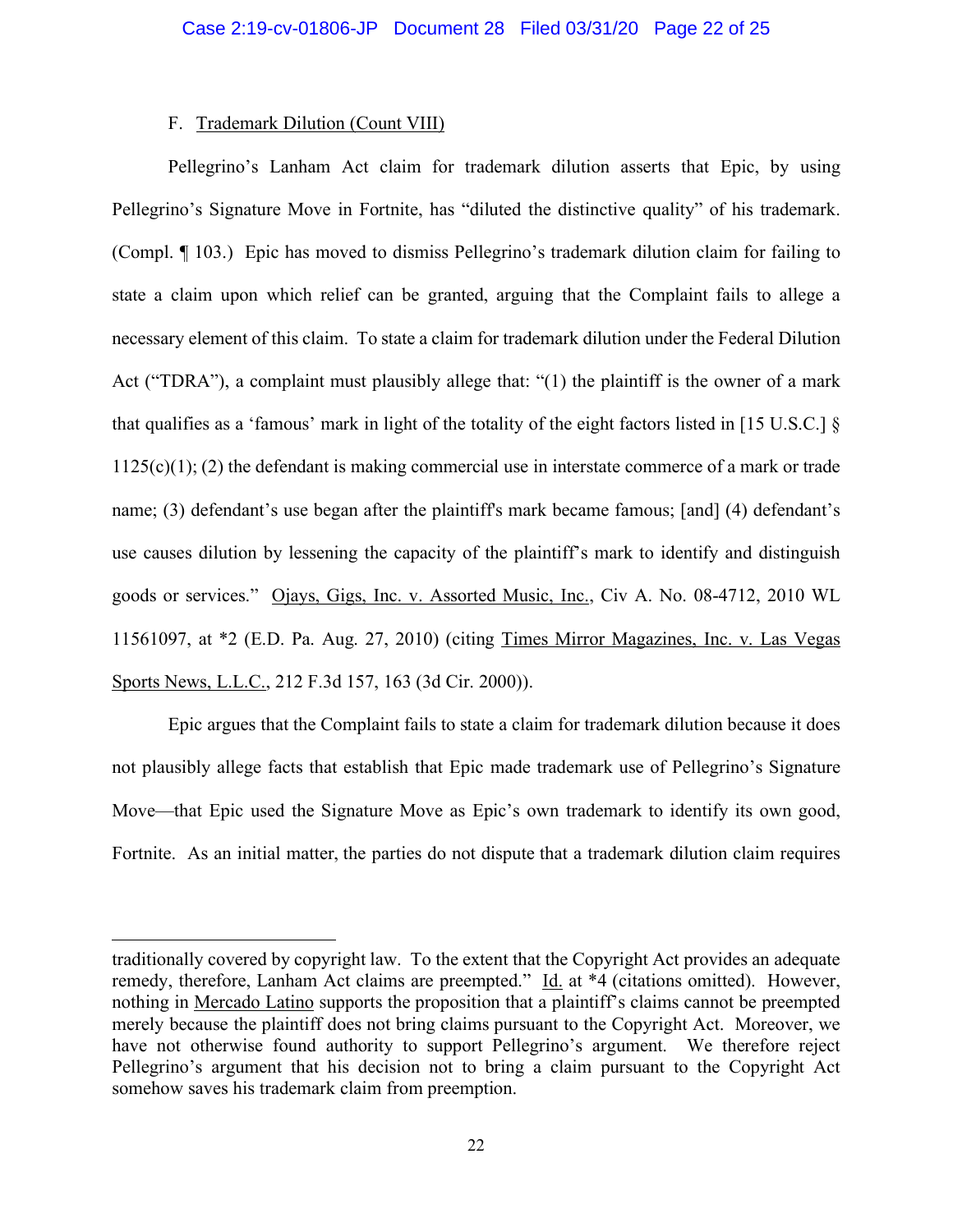### Case 2:19-cv-01806-JP Document 28 Filed 03/31/20 Page 23 of 25

that a complaint plausibly allege, in connection with the second element of the claim, that a defendant made trademark use of a plaintiff's mark, i.e., that the defendant used the plaintiff's mark as its own mark to identify its own goods or services. See 4 McCarthy on Trademarks and Unfair Competition § 24:122 (5th ed.) (stating that a complaint must allege that the defendant used the plaintiff's trademark "as its own trademark," to identify the defendant's "own goods or services"); Lions Gate, 170 F. Supp. 3d at 1270 (dismissing trademark dilution claim because the complaint failed to allege that "Defendants used the allegedly famous mark as Defendants' own mark or to identify Defendants' services"); Tiffany (NJ) Inc. v. eBay, Inc., 576 F. Supp. 2d 463, 524 (S.D.N.Y. 2008) (finding there was no trademark dilution where "[the defendant did] *not* use[] the . . . mark to identify *its own* goods and services"), aff'd in part, rev'd in part on other grounds, 600 F.3d 93 (2d Cir. 2010); Nat'l Bus. Forms & Printing, Inc. v. Ford Motor Co., 671 F.3d 526, 536 (5th Cir. 2012) (affirming dismissal of trademark dilution claim because "NBFP did not 'use' Ford's marks (as the TDRA contemplates that term) in identifying or distinguishing its own goods or services merely by reproducing them for customers").

Significantly, Pellegrino concedes that the Complaint does not allege that Epic used his Signature Move as Epic's own trademark to identify Fortnite. (See Pl.'s Opp. Mem. at 32.) Rather, he argues that the Complaint alleges that Epic made trademark use of his Signature Move by using it to identify the Phone It In emote. At the same time, the Complaint alleges that the "'Phone It In emote' is identical to Pellegrino's Signature Move." (Compl. ¶ 41 (emphasis added).) Pellegrino's position is therefore "tantamount to saying that [the] product itself—in this case, the [Signature Move]—can serve as its own trademark." EMI Catalogue P'ship v. Hill, Holliday, Connors, Cosmopulos Inc., 228 F.3d 56, 63 (2d Cir. 2000). However, the law is clear that a trademark cannot serve as a trademark for itself. See RDF Media Ltd. v. Fox Broad. Co., 372 F. Supp. 2d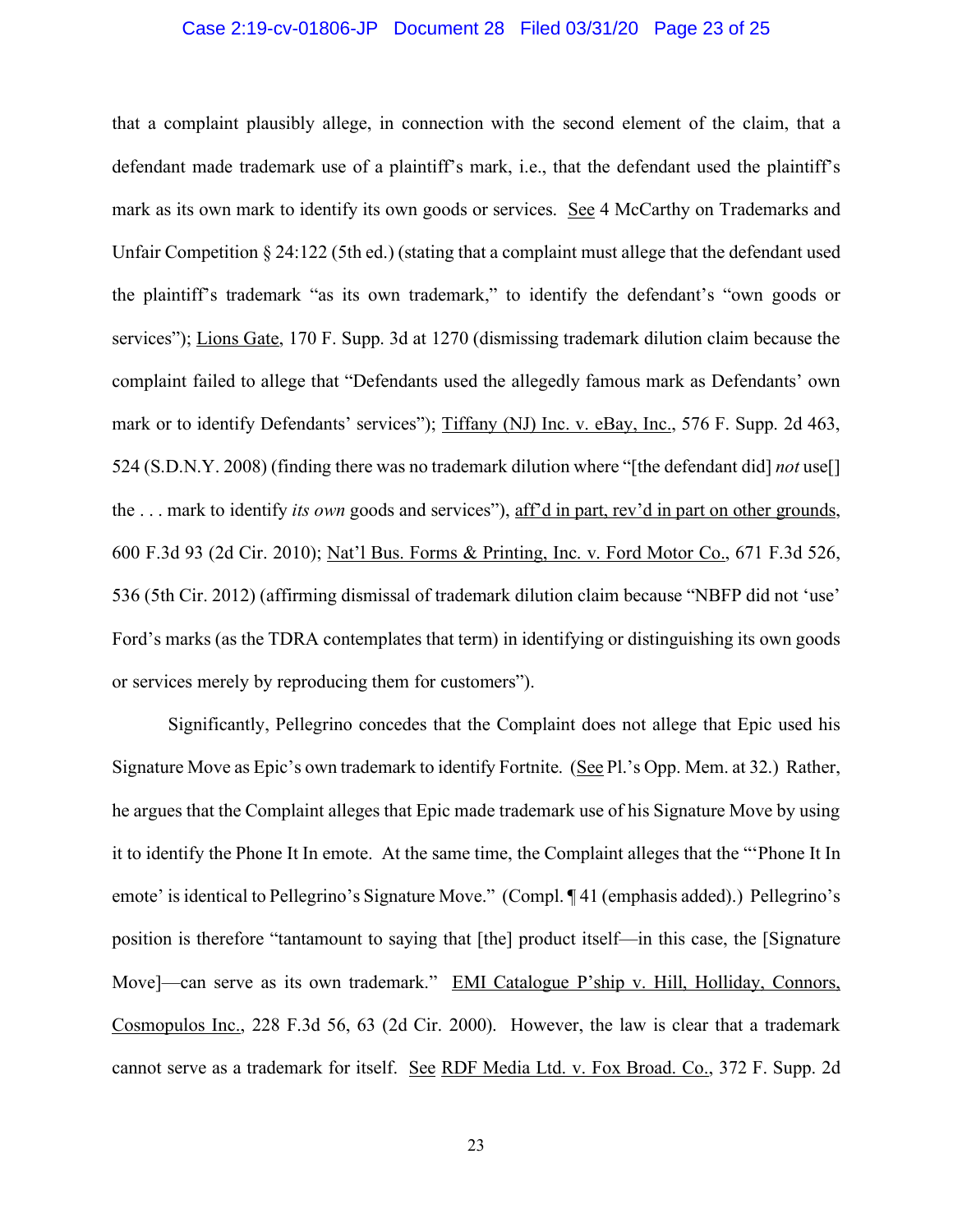#### Case 2:19-cv-01806-JP Document 28 Filed 03/31/20 Page 24 of 25

556, 563 (C.D. Cal. 2005) (concluding that "'the product itself . . . can[not] serve as its own trademark'" (quoting EMI Catalogue, 228 F.3d at 63); EMI Catalogue, 228 F.3d at 64 ("Concluding that a song can serve as an identifying mark of the song itself would stretch the definition of trademark . . . too far and give trademark law a role in protecting the very essence of the song, an unwarranted extension into an area already protected by copyright law."); Whitehead v. CBS/Viacom, Inc., 315 F. Supp. 2d 1, 13 (D.D.C. 2004) ("[T]he Lanham Act protects the distinctive source-distinguishing mark, not the work as a whole."). Therefore, under these circumstances, we conclude that the Complaint does not plausibly allege that Epic made trademark use of the Signature Move as is required to state a cognizable Lanham Act claim for trademark dilution. Accordingly, we grant Epic's Motion to Dismiss as to Pellegrino's Lanham Act claim for trademark dilution in Count VIII.

#### **IV. CONCLUSION**

For the reasons stated above, we grant Epic's Motion to Dismiss as to Counts I-V, Counts VII-VIII, and Count VI insofar as it based on a false designation of origin theory. However, we deny Epic's Motion as to Count VI insofar as Count VI is based on a false endorsement theory, and we therefore permit Pellegrino to proceed on this claim alone.

Pellegrino has requested that, in the event that we dismiss any claims, we grant him leave to amend those claims. "Federal Rule of Civil Procedure 15(a) provides that leave [to amend] shall be freely given when justice so requires." In re Burlington Coat Factory Sec. Litig., 114 F.3d 1410, 1434 (3d Cir. 1997) (alteration in original) (quotation omitted). "Among the grounds that could justify a denial of leave to amend are undue delay, bad faith, dilatory motive, prejudice, and futility." Id. (citing Foman v. Davis, 371 U.S. 178, 182 (1962)) (add'l citations omitted). "'Futility means that the complaint, as amended, would fail to state a claim upon which relief could be